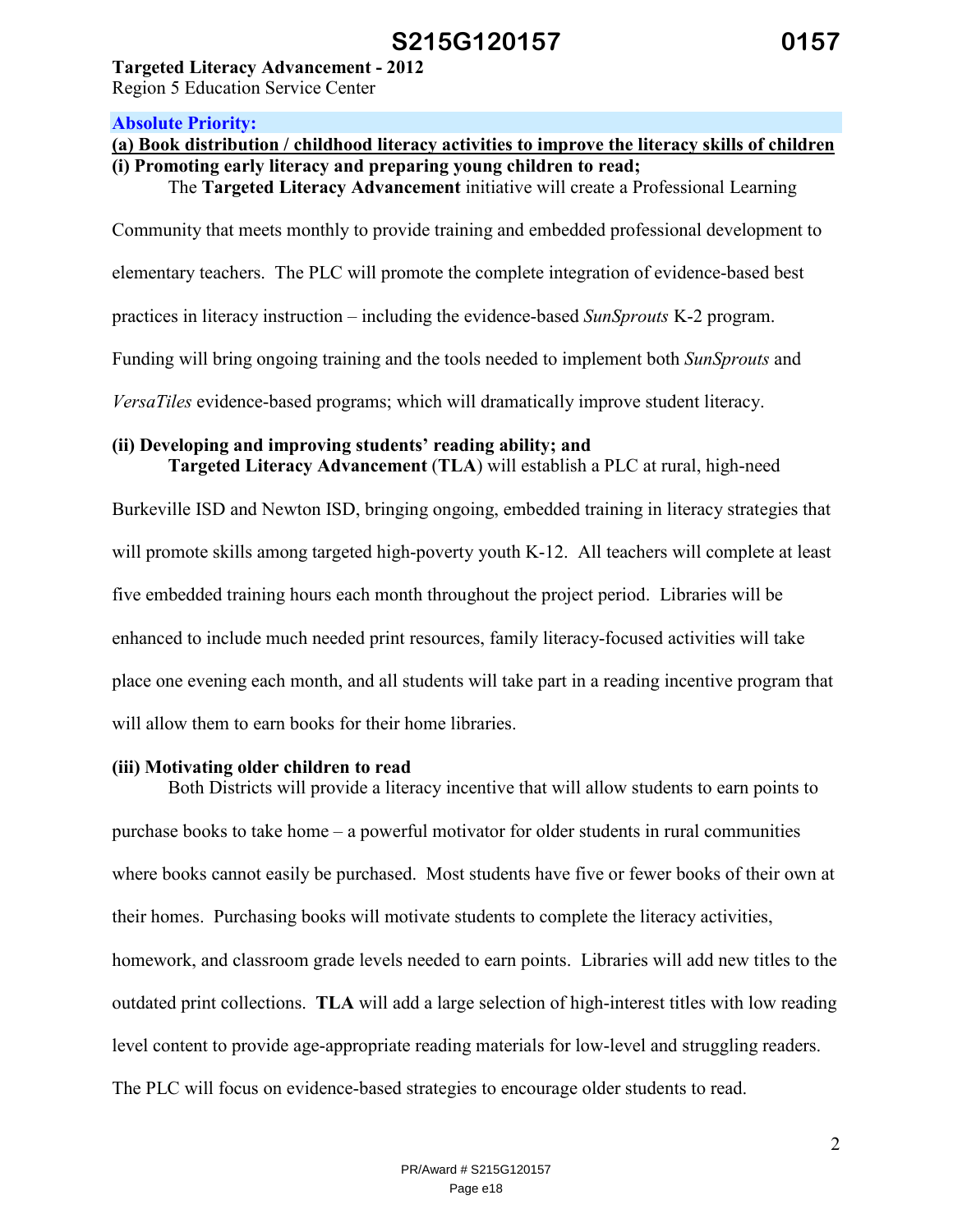### **Targeted Literacy Advancement - 2012**

Region 5 Education Service Center

# **(b) Age of children to be served within the attendance boundaries of high-need LEAs**

**TLA** will target students ages  $5 - 18$ ; or between the grades of K-12. Both Burkeville

ISD (28.37% poverty rate) and Newton ISD (33.46% poverty rate) are high-need LEAs, with

high poverty rates, (approx.72% Free/ Reduced Lunch Rate), low student academic performance

levels, and a multitude of risk factors that negatively impact youth.

## **(c) Key goals, activities to be undertaken and rational, timeline, parties responsible for implementing activities, credibility of plan as judged by supporting evidence**

A chart depicting project objectives, activities and milestones, budget expenditures,

timeline, and parties responsible is included on Page 21, please cross-reference. Project

activities have been selected by the **Targeted Literacy Planning Committee** to address the

unique needs of the targeted rural communities. A chart depicting the specific needs of the

targeted community, and project activities that have been included to address those needs, is

included in the narrative that follows on Page16. Please cross-reference.

#### **(d) (i) a description of how the proposed project is supported by the cited study; and TLA** will provide the training and tools necessary for teachers District-wide to

implement *VersaTiles*. The approach of this evidence-based program includes:

- A Scope and Sequence in conjunction with core instruction to increase teachers' ability to meet individual needs and increase academic success
- Objective-based, "hands-on" practice that provides students immediate feedback
- Informal and formal assessment options

Each of these strategies are supported by extensive research, documenting evidence that they

are significant factors in contributing sound instructional materials and teacher strategies for

implementing a successful standards-based curriculum.

### **(ii) Citation for the supporting study that is relevant to the project**

Berliner, D.C; Casanova, U. (1993) *Putting Research to Work in Your School.* Scholastic. 52-54, 102-111

> PR/Award # S215G120157 Page e19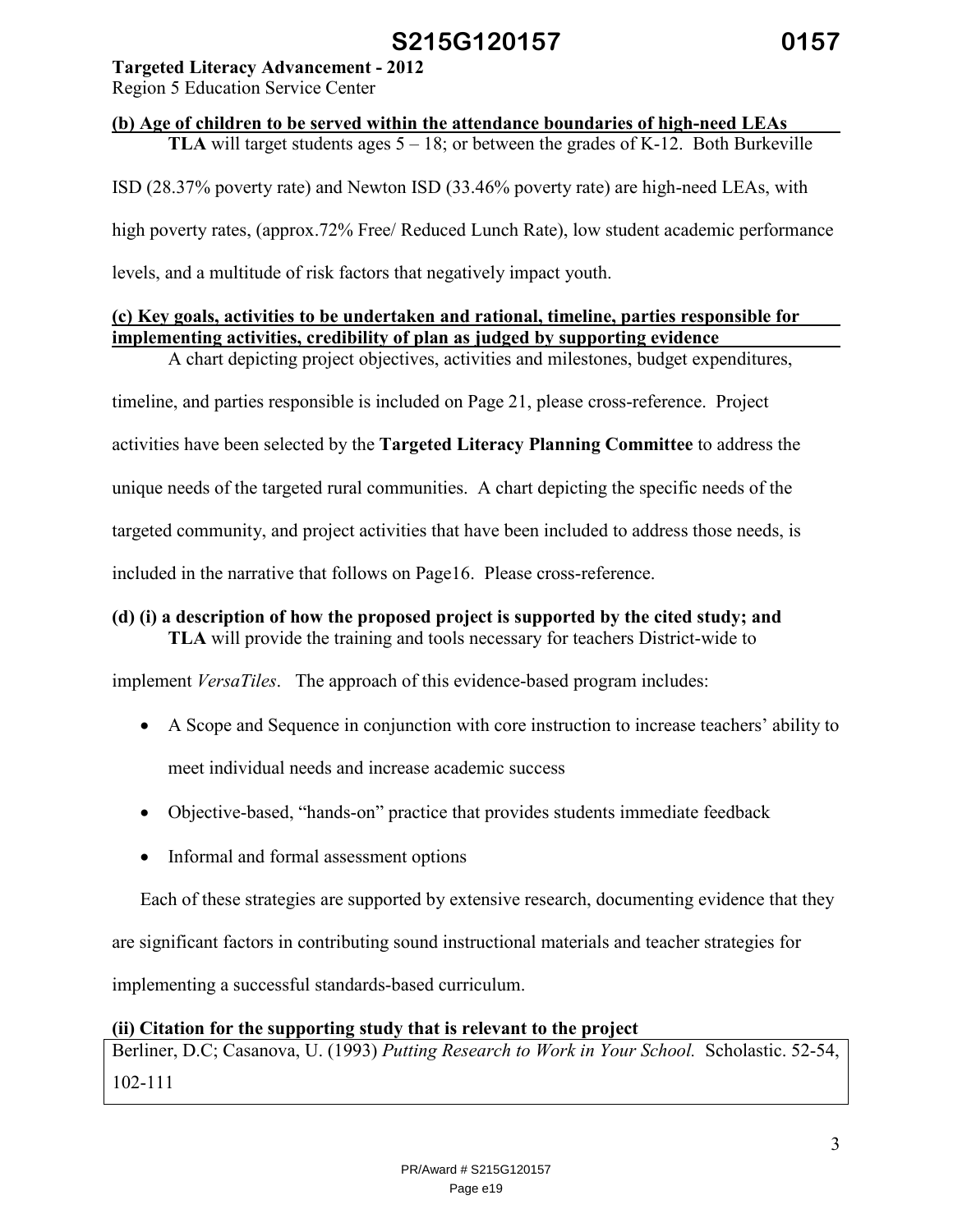### **Targeted Literacy Advancement - 2012**

Region 5 Education Service Center

Ericsson, K.A.; Krampe R.T; Tesch-Romer, C. (1993) *The Role of Deliberate Practice in the Acquisition of Expert Performance* -Psychological Review, Vol.100, 363-406

### **Competitive Preference Priority 2**: Technology (5 points)

**Targeted Literacy Advancement** will bring a full-time Local Literacy Coordinator to both Burkeville ISD and Newton ISD to provide ongoing embedded professional development to ALL educators and library media specialists throughout the project period. Each teacher will take part in at least five hours of individualized PD each month, focused on improving literacy through the integration of educational technology in the classroom. Each Local Literacy Coordinator will work with Library Media Specialists to lead a PLC focused on best practices in literacy and technology integration. Technology will also be a feature of monthly *Home Team Advantage* **Nights**, and utilized to motivate parents to participate alongside students.

### **Competitive Preference Priority 3**: Improving Early Learning Outcomes (5 points)

 **TLA** will include multiple strategies to address the needs of high-need youth grades K-3.

Teachers will complete ongoing professional development focused on implementing both *SunSprouts* and *Versa Tiles* with fidelity – evidence-based programs that dramatically improve literacy outcomes for young elementary students. Each Local Literacy Coordinator will train teachers to fully integrate existing educational technologies into their instructional routines.

**Competitive Preference Priority 4** – Serving Rural LEAs (5 points)

 **TLA** will create a vertically-aligned, research-based literacy curriculum at Newton ISD and Burkeville ISD, bringing high-intensity trainings to teachers and cutting-edge technology to students in a fully sustainable model designed to improve literacy outcomes. The incentivebased book store component of this project will distribute books to students. Please crossreference the chart on Pages 7 and 8. Both Newton ISD and Burkeville ISD are listed on the Rural Local Education Agency list created by the Department of Education.

**(a) Significance (10 points)**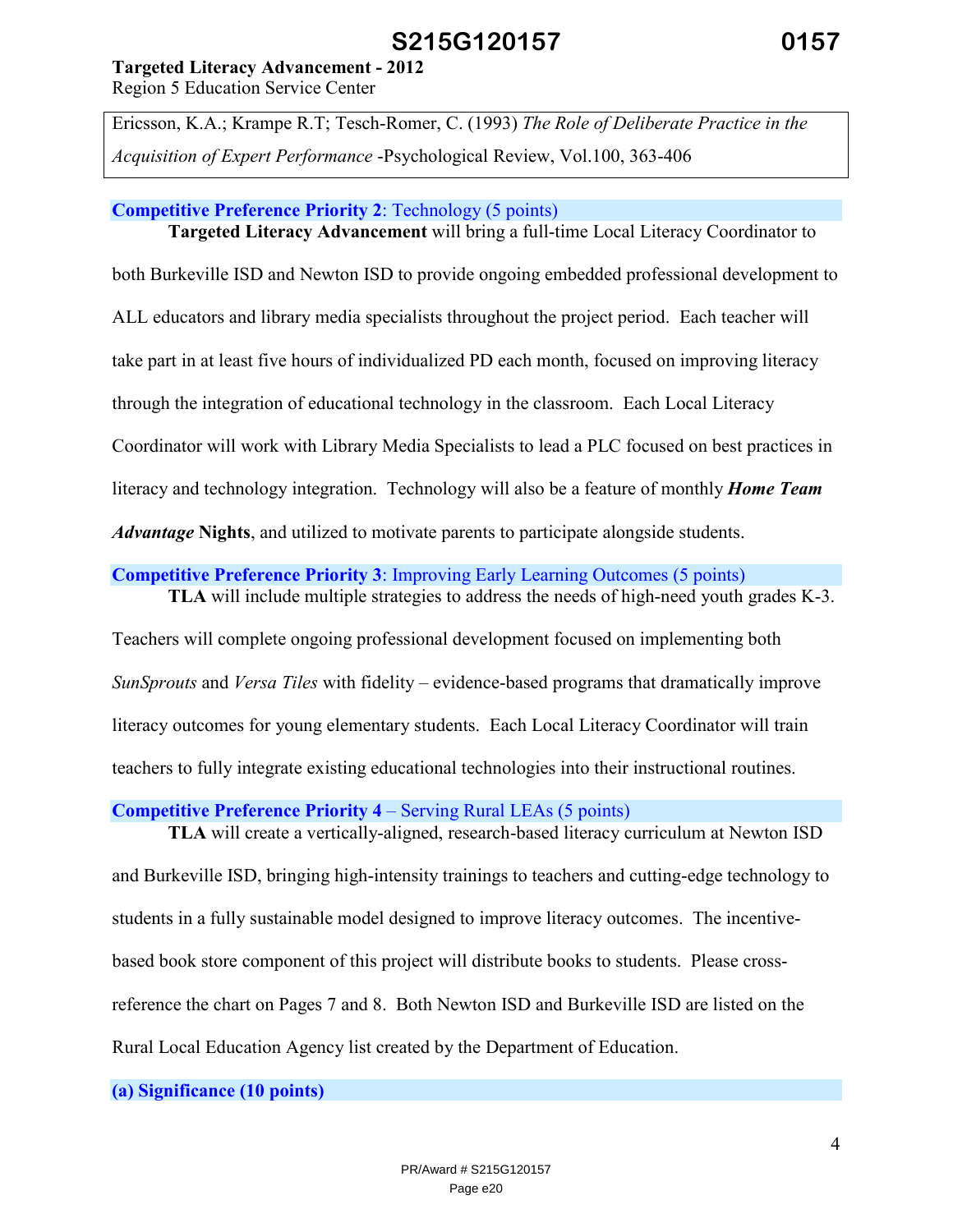### **Targeted Literacy Advancement - 2012**

Region 5 Education Service Center

### **(i) Build local capacity to provide, improve, or expand services that address the needs of the target population. (5 points)**

 Region 5 Education Service Center is a local education agency in Texas, serving 6 counties and 30 public school districts. While throughout Region 5, student reading performance is reported above state averages, two rural, isolated Districts have significantly lower reading outcomes at all grade levels on the STAAR. Both Burkeville ISD (299 students) and Newton ISD (1,125 students), are struggling to make dwindling resources meet the ever-growing needs of high-risk students living in remote communities – resulting in alarming performance gaps among student groups at all grade levels. The chart below illustrates this performance gap.

|                                  | <b>Percent of Students Meeting Standards</b> |                       |                   |  |
|----------------------------------|----------------------------------------------|-----------------------|-------------------|--|
| <b>2011 STAAR</b>                | ESC <sub>5</sub>                             | <b>Burkeville ISD</b> | <b>Newton ISD</b> |  |
| Reading - Grade 3                | 91%                                          | 79%                   | 91%               |  |
| Reading - Grade 5                | 87%                                          | 89%                   | 81%               |  |
| Reading - Grade 6                | 84%                                          | 68%                   | 69%               |  |
| Reading - Grade 7                | 86%                                          | 91%                   | 68%               |  |
| Writing – Grade $7$              | 93%                                          | 81%                   | 71%               |  |
| Reading – Grade 8                | 89%                                          | 99%                   | 80%               |  |
| Reading – Grade 9                | 89%                                          | 83%                   | 78%               |  |
| <b>Reading All Grades Tested</b> | 90%                                          | 87%                   | 84%               |  |
| Writing All Grades Tested        | 91%                                          | 90%                   | 82%               |  |

The Texas Success Initiative assessment also indicates challenges for these Districts, only 45% of Burkeville students and 46% of Newton students demonstrated "Higher Education Readiness" in 2011. Students enroll in kindergarten lacking age-appropriate literacy skills – a deficit that results in retention rates that often triple or quadruple Texas averages:

| <b>Non-Special Education Retention Rates</b> |
|----------------------------------------------|
|                                              |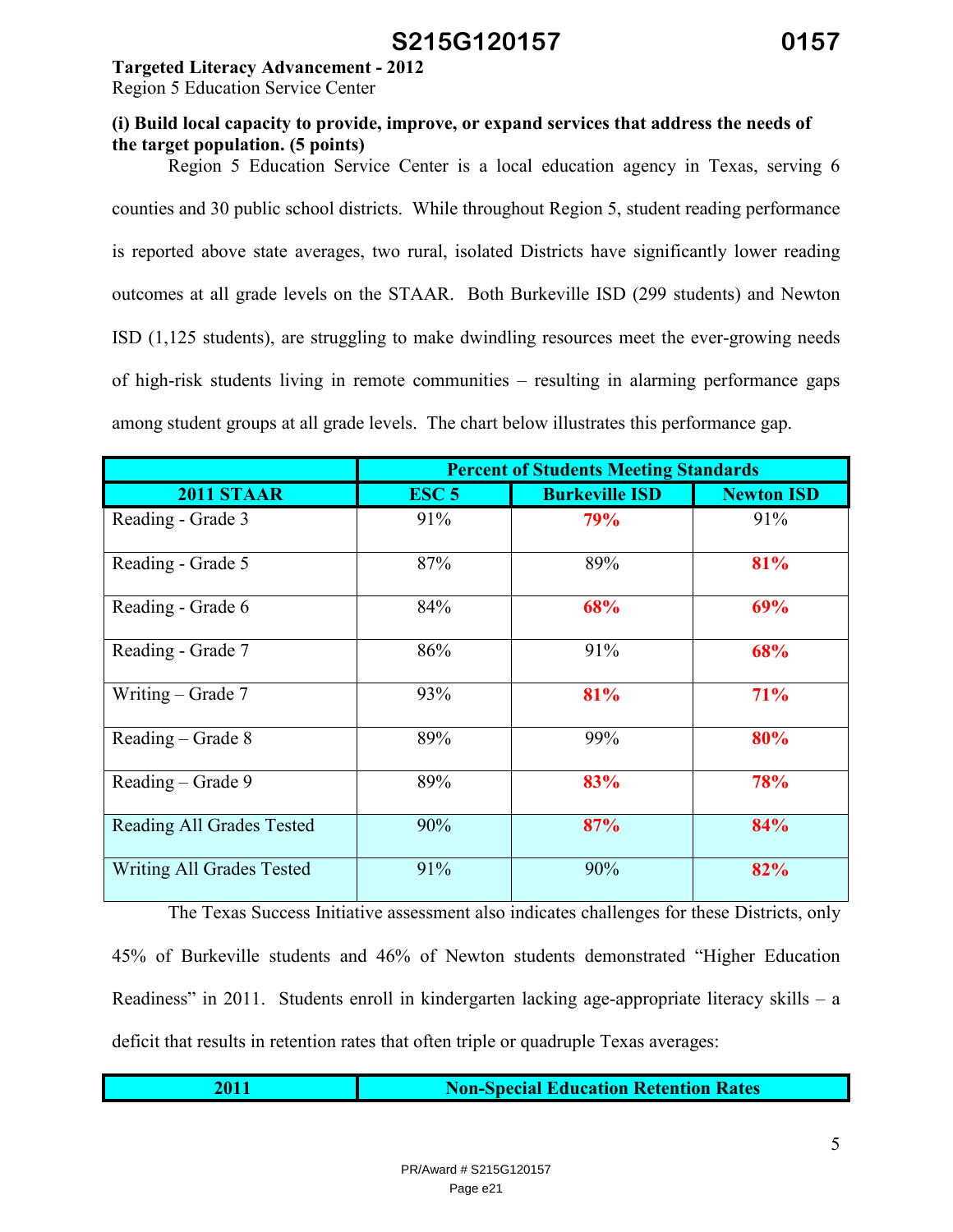### **Targeted Literacy Advancement - 2012**

Region 5 Education Service Center

| <b>Grade Level</b> | <b>Texas</b> | <b>Burkeville ISD</b> | <b>Newton ISD</b> |
|--------------------|--------------|-----------------------|-------------------|
| Kindergarten       | 2.3%         | $0.0\%$               | 8.2%              |
| Grade 1            | 4.7%         | 10.0%                 | 12.7%             |
| Grade 4            | 1.1%         | 9.5%                  | $0.0\%$           |
| Grade 7            | $1.0\%$      | 17.4%                 | $0.0\%$           |

Literacy instruction within each District is lacking continuity and alignment to STAAR standards, a weakness further exacerbated by a prevailing lack of professional development opportunities within these small rural districts. Funding is not in place to bring in outside PD providers, and small rural districts struggle to find in-house classroom coverage that would allow teacher travel to regional ESC trainings. Staff morale within Burkeville ISD and Newton ISD is low, with turnover rates reported at 18% (Burkeville) and 22% (Newton). Educators – although dedicated – struggle to continue promoting high standards of learning for a student body with rapidly rising poverty rates and a growing number of risk factors, without funding or training support. Burkeville ISD and Newton ISD are in desperate need of sustainable solutions to the literacy instruction challenges negatively impacting student outcomes.

Library Media Centers, the hub for literacy instruction in successful Region 5 districts, are outdated to the point of irrelevancy at both Burkeville and Newton. Although the 2009 State of America's Libraries Report determined that a library's print collection is rated "acceptable" only if it is less than 15 years old, this standard is far from attainment in targeted districts. The chart below illustrates the average age of resources at both Burkeville and Newton, as determined by the **Targeted Literacy Planning Committee**:

| <b>Resource</b>                | <b>Average Age</b> |
|--------------------------------|--------------------|
| Non-Fiction Print Materials    | 19 years           |
| <b>Fiction Print Materials</b> | 17 years           |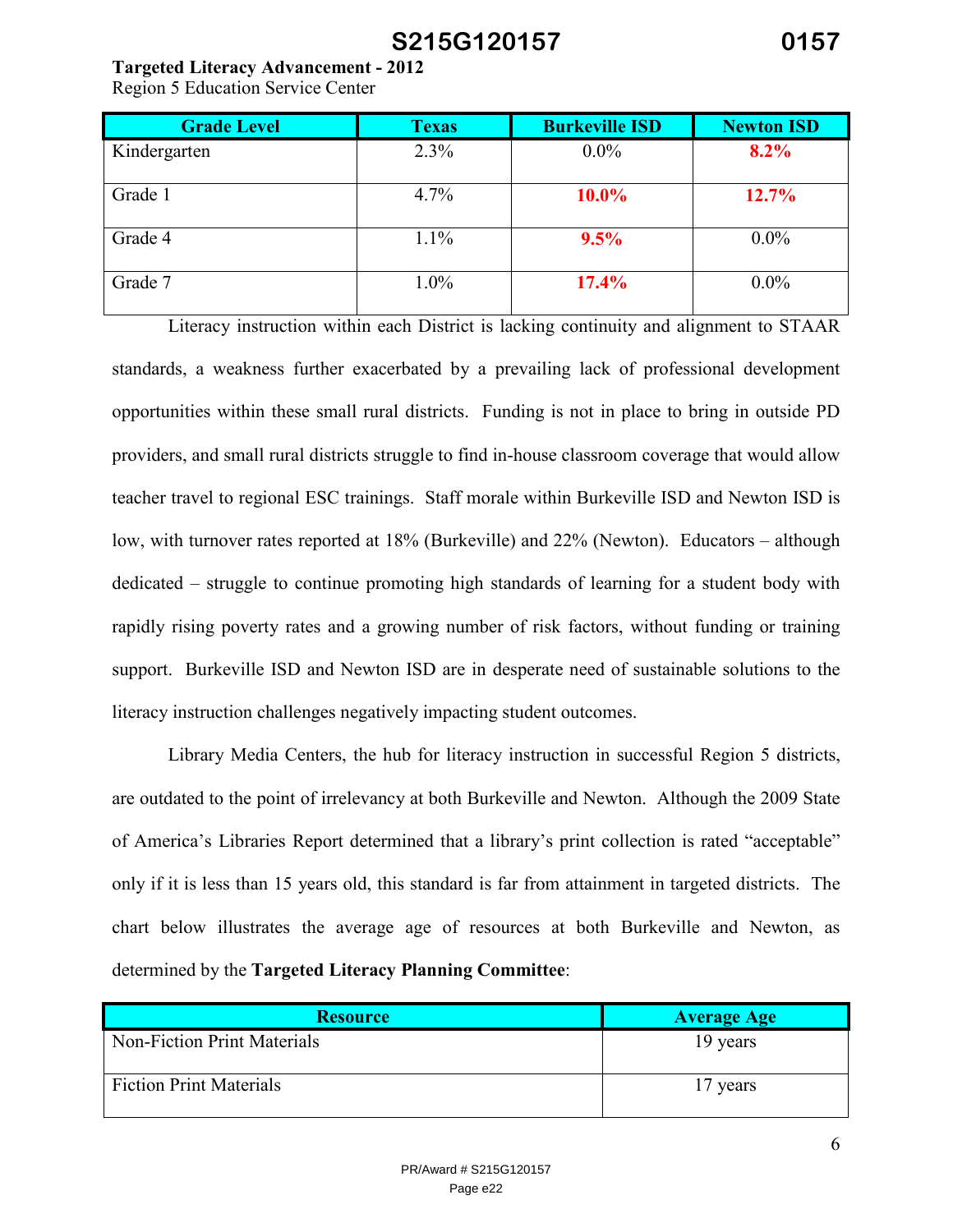**Targeted Literacy Advancement - 2012** 

Region 5 Education Service Center

| <b>Biography Print Materials</b> | 22 years |
|----------------------------------|----------|
| <b>Story Collection</b>          | 22 years |

 There is no question that the current state of the holdings in targeted districts is detrimental to their ability to lead literacy development and provide student motivation. The non-fiction print collection is **older than the average high school senior**, leaving students unable to find resources that detail America's War on Terror, the technology revolution of the past twenty years, two decades worth of medical advances, and global events such as recent trends in pollution, environment, and climate. The biography sections at each site stopped being updated in the early 1990s. Fiction sections are nearly as outdated, with an average copyright of 1995, leaving students unable to access current titles. Extreme rurality and poverty leave students with very few book acquisition options beyond the school library.

 ESC 5 has formed a **Targeted Literacy Planning Committee** (**TLPC**) to address the overwhelming needs of Burkeville ISD and Newton ISD. Comprised of representatives from each relevant stakeholder group, including Region leadership, District administrators, teachers, Library Media Specialists, parent volunteers and student volunteers, **TLPC** has designed **Targeted Literacy Advancement** to meet the unique needs of targeted districts, ultimately providing sustainable solutions to the long-term challenges that face small, rural school districts. Sustainability will be attained through the targeted inclusion of intensive professional development in literacy instruction best practices, vertical alignment of literacy curricula (to include an evidence-based program), home literacy promotion, and one-time purchases to dramatically improve the holdings at each Library Media Center in targeted districts.

## **(ii) Development of promising new strategies that build on, or are alternatives to, existing strategies. (5 points)**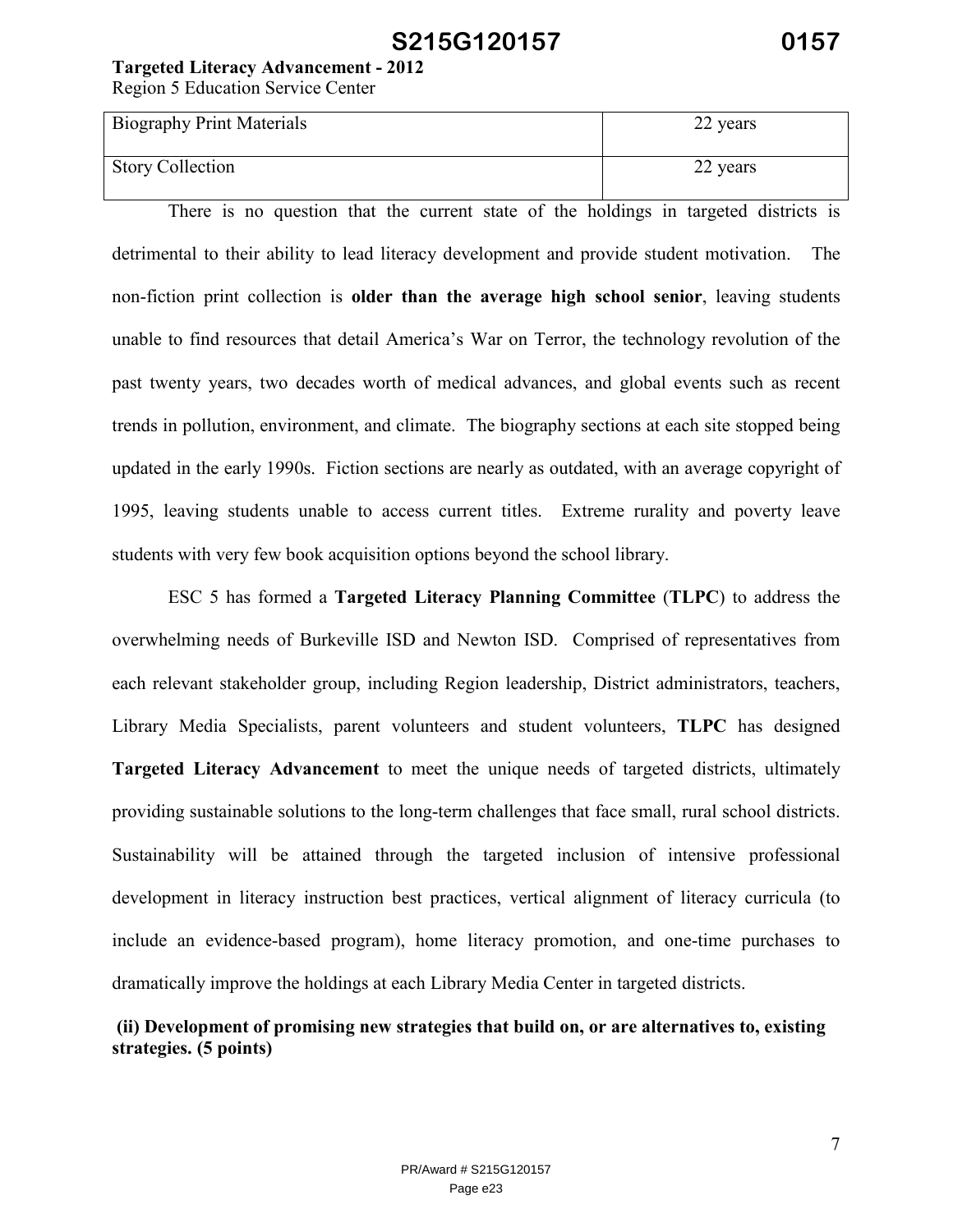**Targeted Literacy Advancement - 2012** 

Region 5 Education Service Center

Over a 24 month period, supported by in Federal funds, **TLA** will include a variety of strategies to enhance the capacity of Newton ISD and Burkeville ISD to meet the literacy instruction needs of their rural, high poverty, high-risk student population. Key project activities have been selected to provide sustainable solutions to existing gaps and weaknesses, maximizing teacher effectiveness and promoting a District-wide focus on the importance of literacy. Four strategies will form a comprehensive approach to literacy improvement:

#### **Professional Learning Community**

There is a desperate need for ongoing professional development in targeted small, rural districts, where a perception of professional isolation leads to high turn-over rates and low levels of student achievement. Currently, teachers participate in less than 8 hours of PD annually. **TLA**  will create a PLC focused on best practices in literacy instruction – particularly on best practices for low income, rural students. The PLC will be led by the new Local Literacy Coordinator in each District. Monthly PLC activities for all teachers and Library Media Specialists in targeted districts, supported by embedded, individualized trainings and a PLC website that includes a discussion board, conference room, and reference depository for teachers to share successful literacy lesson plans, will create an environment of ongoing improvement that will improve both teacher morale and effectiveness and student achievement.

### **Vertical Alignment of Literacy Curricula**

Current literacy instruction is not aligned from one grade level to the next, resulting in state assessment scores that fluctuate dramatically from one grade level to the next in both districts. **TLA** will bring evidence-based *VersaTiles* to targeted districts, providing the tools needed to vertically align curricula K-8, with detailed connections of literacy practice, application, and problem solving to STAAR standards, and conceptual development. Further enhanced by the *eVersa Tiles* online practice system and the fluency/vocabulary/writing-focused *WorldScapes*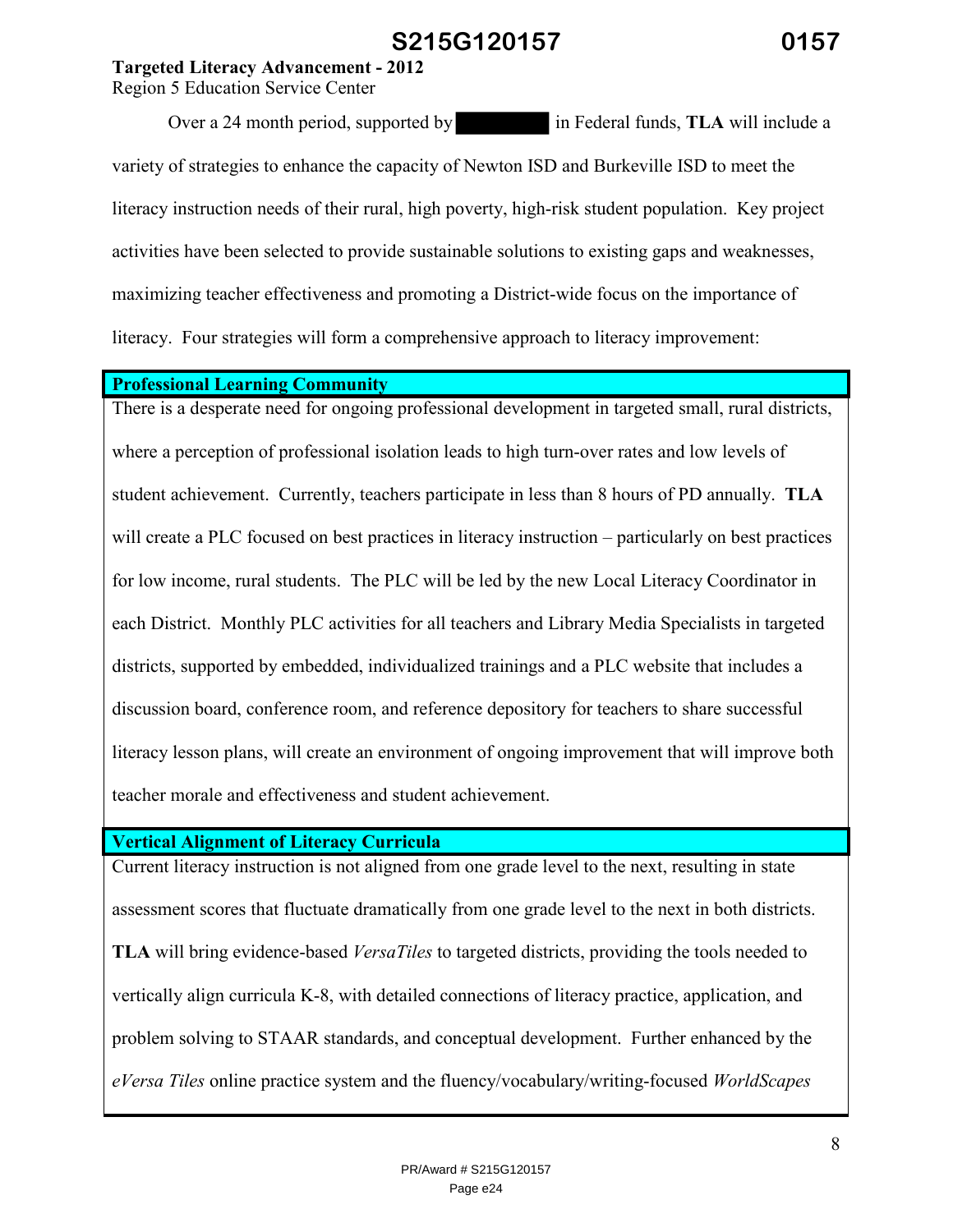## **Targeted Literacy Advancement - 2012**

Region 5 Education Service Center

program, the K-8 literacy curriculum will be designed by the new Local Literacy Coordinators,

and will provide the framework for ongoing student growth and improvement.

### **Library Media Center Rebirth**

Through **TLA**, Library Media Centers will become the District leader in literacy promotion. Each District will receive more than 800 new titles, including significant numbers in key sections such as Biography and Story Collection. **TLA** will bring up-to-date titles to the print holdings, making the Library an exciting place to visit once again.

### **Home Literacy Promotion**

Successful literacy programs do not end at the final bell of the school day. Adult education and literacy levels are low in these isolated, rural communities, and both Newton ISD and Burkeville ISD struggle to promote family participation alongside their students. More than one in four adults in targeted communities did not graduate from high school, and approximately 50% of students in Burkeville and Newton do not own more than five books at their current reading level. **TLA** will open school libraries to families during evening hours on a regular basis, and provide workshops for parents to promote home-based literacy activities. All students K-8 will also be encouraged to participate alongside their parents in the home-aligned component to the *VersaTiles* program. These *Home Team Advantage Literacy Toolkits* will allow families athome access to quality literacy materials and activities aligned to STAAR standards and the newly designed literacy curriculum. Students will be rewarded for *Home Team Advantage*  usage, earning points to "purchase" new books to take home and keep. Teachers will also be able to award points for classroom successes, test performance, and meeting independent reading goals. Students K-12 will participate in this district-wide incentive.

 Targeted students represent the highest-need youth in Region 5. They are geographically isolated, attending underfunded schools, and facing the barriers of intergenerational poverty.

9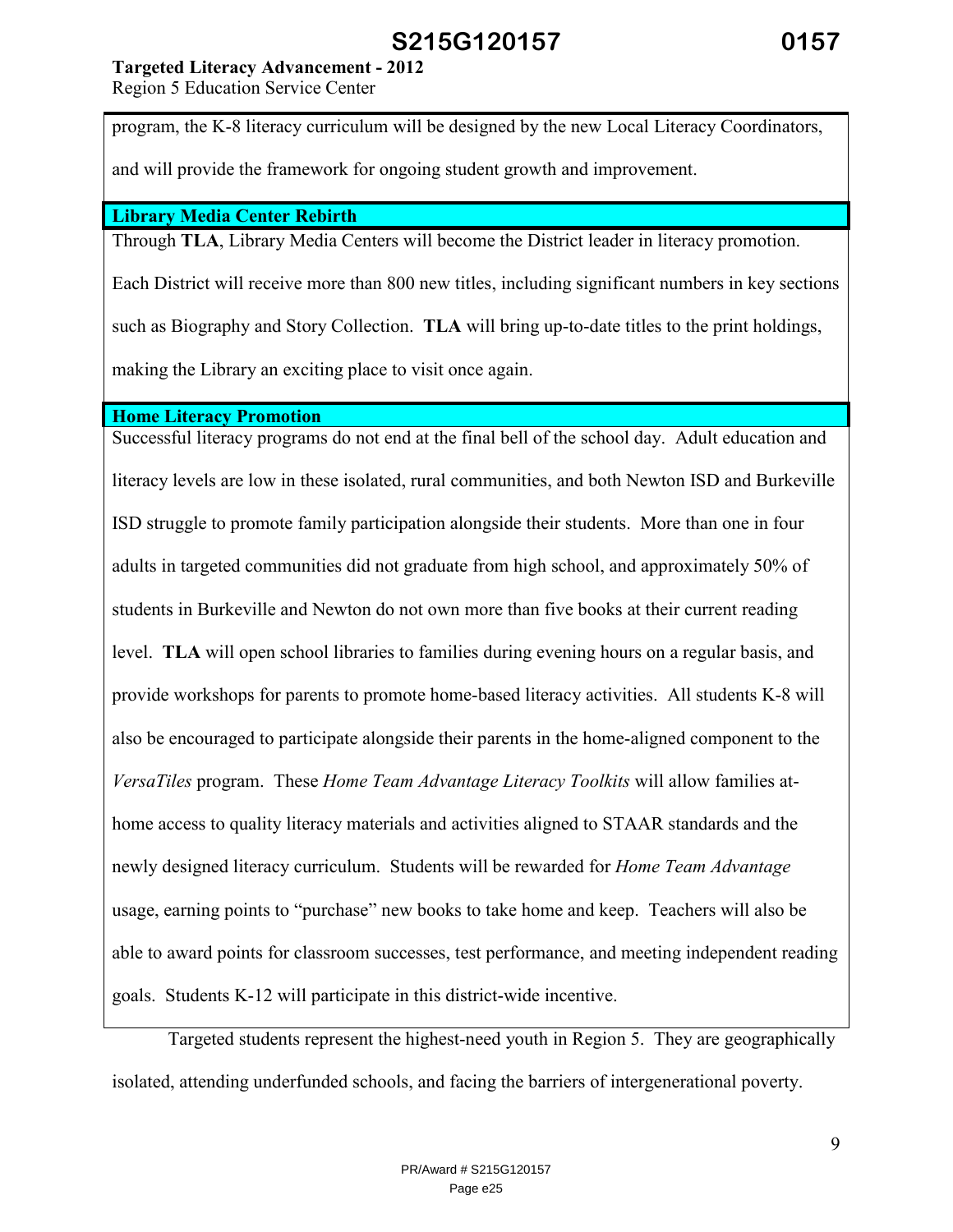## **Targeted Literacy Advancement - 2012**

Region 5 Education Service Center

Their adult role models did not graduate from high school, and too often, they lack the home support needed for academic success and college aspirations. **TLA** will bring a vertically aligned literacy curriculum, teacher training, and powerful literacy tools to these high-need communities, providing new opportunities to achieve at levels on par with youth nationwide.

### **(b) Quality of the project design (20 points)**

## **(i) The extent to which the goals, objectives, and outcomes to be achieved by the proposed project are clearly specified and measurable. (5 points)**

The overall goal of **TLA** is to create sustainable solutions to literacy challenges in

Newton ISD and Burkeville ISD, improving student achievement on standardized literacy assessments. Specific project objectives, to be measured annually throughout the 24-month project period, have been created in alignment to the unique needs of targeted districts as well as in alignment with required GPRA assessments. (Related benchmarks and activities are described in the chart on page 20, please cross-reference.)

- 1. At least 50% of families, K-8, will complete a *Home Team Advantage* literacy activity monthly throughout the project period, as measured by student activity log returns.
- 2. At least 30% of students K-12 will earn enough points to "purchase" a new book each quarter, as measured by book inventory logs.
- 3. Increase by 3% the number of Grade 3 students who meet or exceed proficiency levels on the Reading STAAR (State of Texas Assessments of Academic Readiness) when compared to benchmark data collected in May 2012.
- 4. Increase by 3% the number of Grade 8 students who meet or exceed proficiency levels on the Reading STAAR, when compared to benchmark data collected in May 2012.
- 5. Increase by 8% the number of Grade 12 students who meet or exceed Higher Education Readiness Standards in Reading on the Texas Success Initiative, when compared to benchmark data collected in May 2012.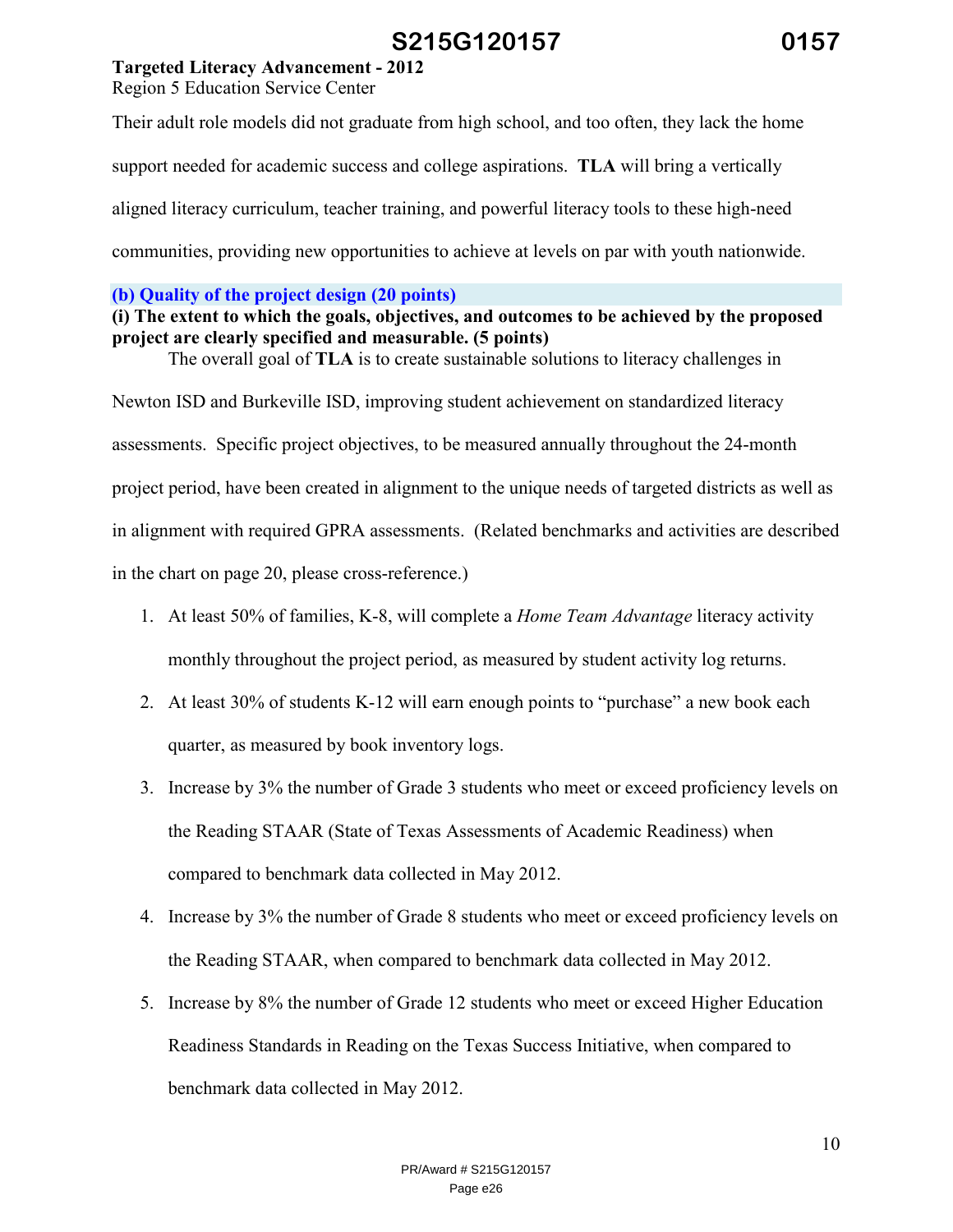### **Targeted Literacy Advancement - 2012**

Region 5 Education Service Center

# **(ii) The extent to which the proposed project will be coordinated with similar or related efforts, and with other appropriate community, State, and Federal resources. (5 points)**  Sustainability is crucial to the lasting impact of any initiative undertaken by a school

district. Region 5 ESC and the **TLPC** have designed this initiative to align with a variety of existing resources and funding streams to maximize efficiency and promote the continuation of activities beyond the initial 24 month funding period. Alignments include:

- ⇒ **Curriculum, Instruction and Assessment Department** of ESC 5 will work with the project-funded Local Literacy Coordinator to provide trainers for monthly PLC meetings
- ⇒ **Curriculum, Instruction and Assessment Department** of ESC 5 will provide technical assistance to teachers and Library Media Specialists as new technology is acquired
- ⇒ **Curriculum, Instruction and Assessment Department** of ESC 5 will provide trainers for quarterly parent home-literacy workshops
- ⇒ **Data Management for Assessment and Curriculum** of ESC 5 will work with the external evaluator to provide a wide variety of web-based applications for ongoing assessment of project impact
- ⇒ **English Language Arts Team** of ESC 5 will work with the project-funded Local Literacy Coordinator to assist in the development and implementation of a K-12 curriculum aligned with state and federal mandates
- $\Rightarrow$  Each campus will be approved for a stipend to support teacher pursuit of the SBECapproved **Master Reading Teacher Training Program** – creating in-house reading specialists at each campus prepared to play a leading role in the PLC beyond the initial 24 month project period.
- ⇒ **Title I** funds are allocated to each targeted school annually, and will be utilized to support related literacy and family-involvement activities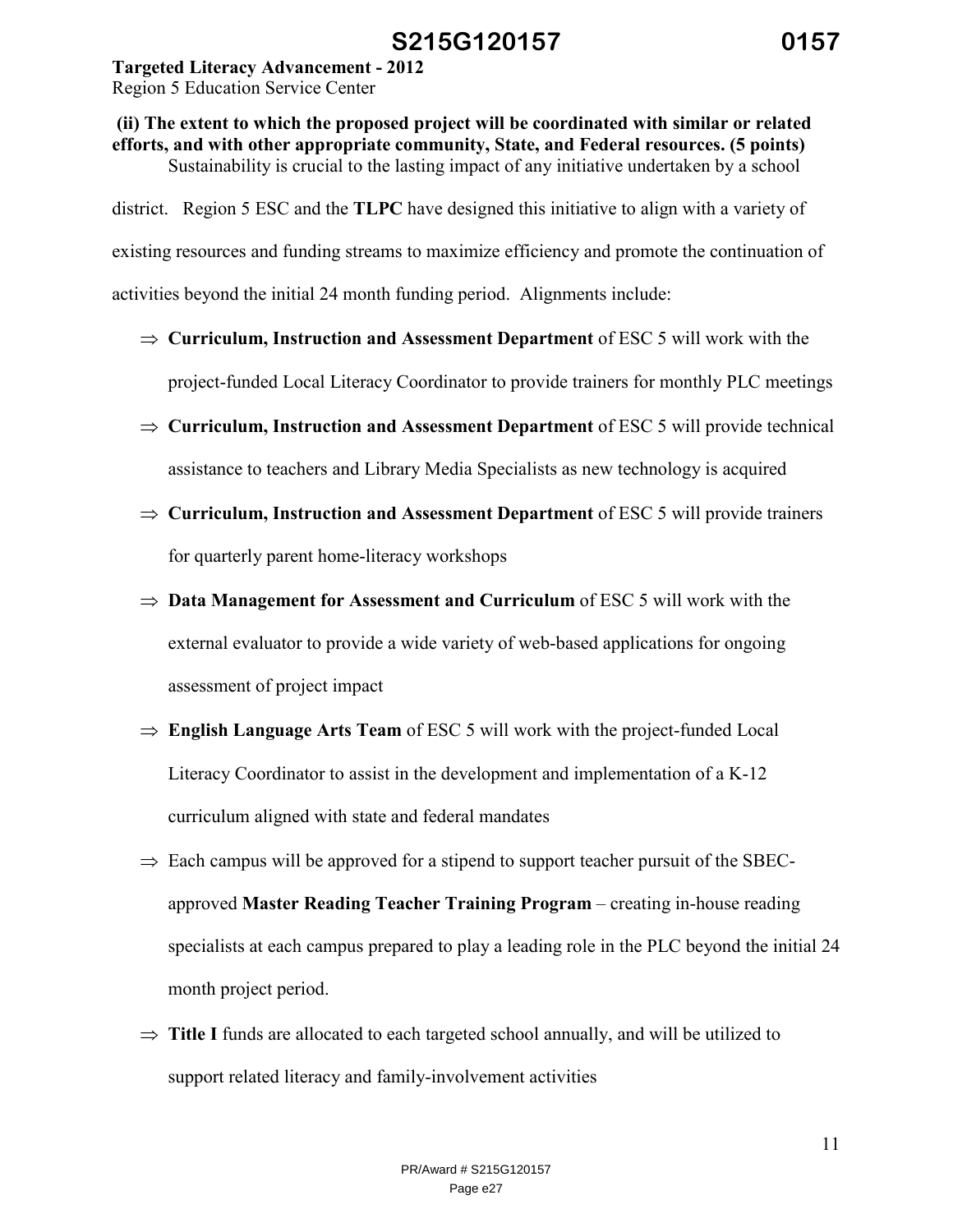## **Targeted Literacy Advancement - 2012**

Region 5 Education Service Center

## ⇒ **Title II, Part A – Teacher and Principal Training and Recruiting** funds provide

supplemental monies in targeted districts to improve student achievement. Funds will

further support **TLA**, using scientifically-based retention and training strategies to

promote highly-qualified principals and assistant principals in schools while holding

districts accountable for improvements in student academic performance.

# **(iii) The extent to which the proposed project is part of a comprehensive effort to improve teaching and learning and support rigorous academic standards for students. (5 points)**

All Texas Independent School Districts submit an annual District Improvement Plan to

the Texas Education Agency. Both Burkeville ISD and Newton ISD submitted Improvement

Plans in 2011 focused on two key themes to meet their unique needs:

- Literacy Improvement: Continuous use of student assessment data to provide individualized instruction; Documented alignment of lesson plans to STAAR standards
- Professional Development: New opportunities for technology trainings; New

opportunities for evidence-based literacy strategy trainings

The **TLA** initiative was designed with these specific needs in mind, creating fully sustainable

solutions to literacy challenges by a **TLPC** inclusive of all relevant stakeholder groups.

### **(iv) The extent to which performance feedback and continuous improvement are integral to the design of the proposed project. (5 points)**  The **Targeted Literacy Planning Committee** will continue to meet monthly throughout

the 24 month project period, to provide opportunities for real-time modifications based on impact data. The external evaluator will create **Quarterly Evaluation Reports** (**QER**), which will be examined in detail each quarter by the **TLPC**. Each **QER** will document movement towards stated goals and objectives, featuring benchmark data from both qualitative and quantitative sources. Data will measure project impact on all stakeholders, including current students K-12, parents, and all Newton and Burkeville teachers and Library Media Specialists. The external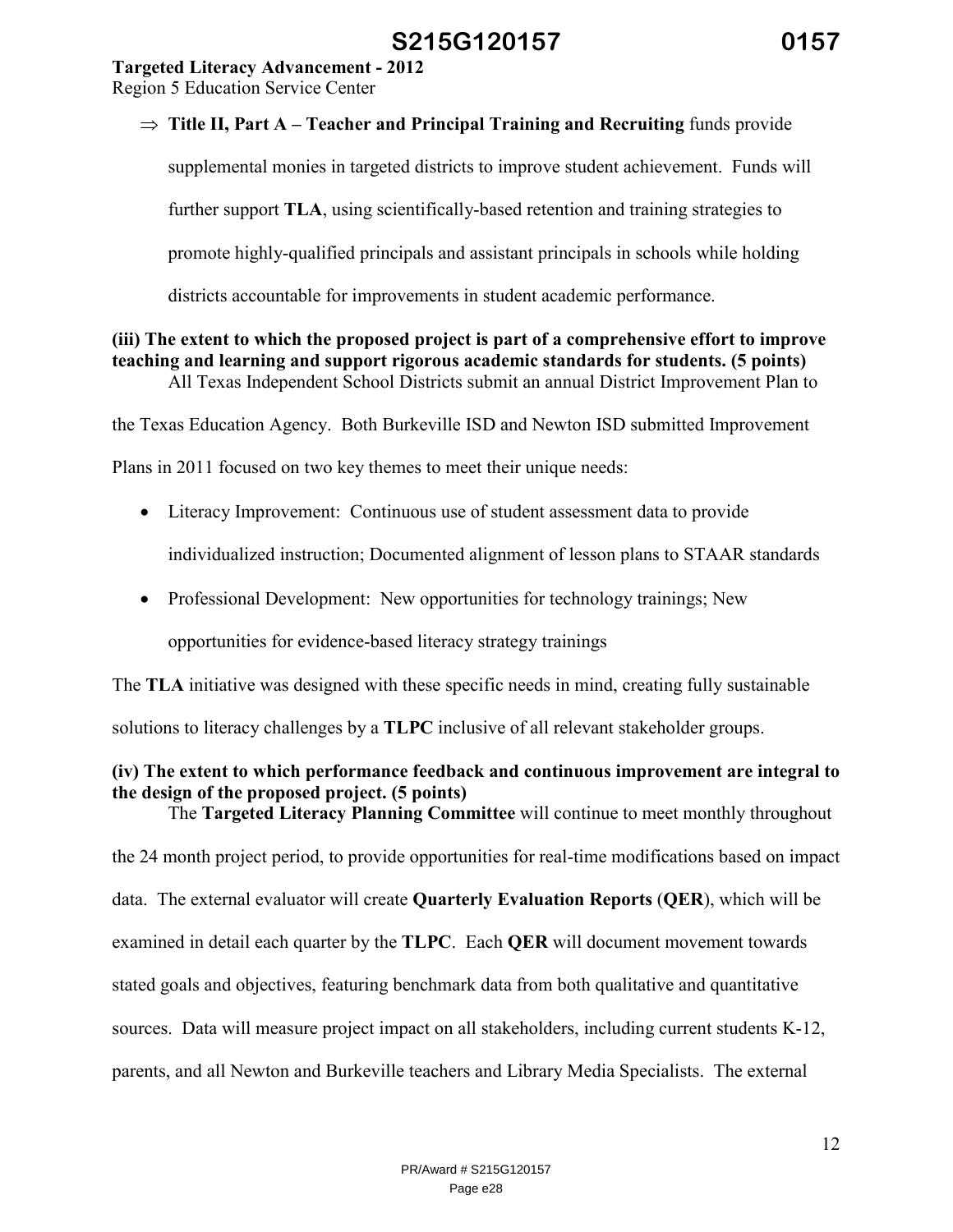# **Targeted Literacy Advancement - 2012**

Region 5 Education Service Center

| evaluator will break data out into No Child Left Behind subsets to highlight disparities and       |
|----------------------------------------------------------------------------------------------------|
| performance gaps that can be addressed (including gender, race, ethnicity, grade level, disability |
| status, and socioeconomic status). The TLPC will utilize each QER as a tool, providing real-       |
| time data to drive informed decision-making regarding project modifications. Each TLPC             |
| meeting will feature opportunities for members to brainstorm and vote on project modifications     |
| to best promote the attainment of stated goals and objectives. Region 5 Education Service          |
| Center intends to deliver Targeted Literacy Advancement to positively impact ALL students          |
|                                                                                                    |
| and ALL student subsets in targeted Independent School Districts. Performance gaps will be         |
| addressed as soon as they are reported, with four regularly scheduled meetings each year to        |
| create a performance feedback loop that will allow for continuous project improvement.             |
| Although the TLPC will play an important role in creating and presenting suggested                 |
| modifications, ESC 5 leadership will make all final decisions about project changes.               |

**(c) Quality of the project services (25 points)** 

**(i) Strategies for ensuring equal access and treatment for eligible project participants who are members of groups that have traditionally been underrepresented based on race, color, national origin, gender, age, or disability. (10 points)** 

| 2011-2012                         |                       |                   |  |  |
|-----------------------------------|-----------------------|-------------------|--|--|
| <b>NCLB Sub-Groups</b>            | <b>Burkeville ISD</b> | <b>Newton ISD</b> |  |  |
| African American                  | 24.4%                 | 41.1%             |  |  |
| Hispanic                          | 2.0%                  | 3.7%              |  |  |
| White                             | 72.9%                 | 37.9%             |  |  |
| <b>Economically Disadvantaged</b> | 71.2%                 | 74.6%             |  |  |
| Limited English Proficient        | $0\%$                 | $0\%$             |  |  |
| At-Risk                           | 40.1%                 | 51.4%             |  |  |
| <b>Special Education</b>          | 15.8%                 | 12.1%             |  |  |

Targeted Independent School Districts have similar NCLB sub-group distributions: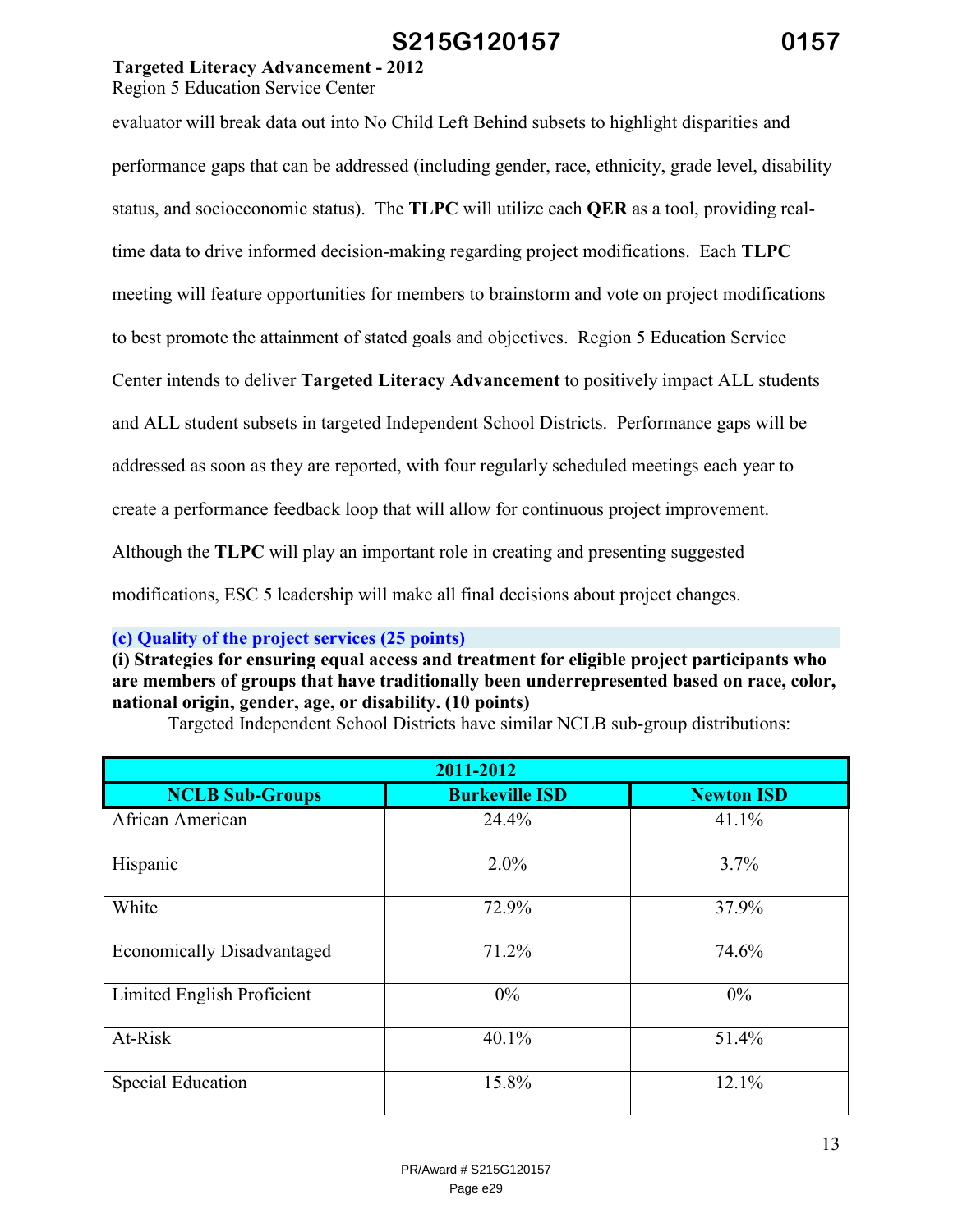## **Targeted Literacy Advancement - 2012**

Region 5 Education Service Center

 As evidenced by the above statistics, language barriers are non-existent in targeted communities. As such, strategies to address this challenge will not be implemented (offering bilingual advertisements or translators). A variety of strategies to provide equal access to all stakeholders have been incorporated into **TLA**, including:

- $\Rightarrow$  The Professional Learning Community will focus on promoting literacy skills for ALL students – with monthly sessions (supported by ongoing discussions and opportunities for collaboration through the PLC website) focused on effective literacy strategies (including educational technology integration) for low-income students, students with special needs, minority students, and students with little home support
- $\Rightarrow$  The PLC will also research and practice evidence-based strategies for improving parental involvement in their child's education. Parental involvement levels are currently low at targeted districts, and active parent support is a key indicator of ultimate student success. Efforts will be made to draw ALL families into District-supported literacy programming
- ⇒ *Home Team Advantage* **Nights** will be offered monthly, drawing local families into the library and providing evening opportunities for working families to support their children. Programming will be scheduled to meet the needs of families with multiple children, allowing parents to complete activities alongside each child.
- ⇒ Advertisement of *Home Team Advantage* **Nights** will be ongoing through a variety of measures, including individual home calls by classroom teachers, to encourage participation by ALL families, including those with parents that did not graduate from high school and do not maintain a strong relationship with the school district.
- $\Rightarrow$  Teachers will receive embedded training in utilizing existing adaptive technologies for students with special learning needs, enabling them to integrate hands-on learning tools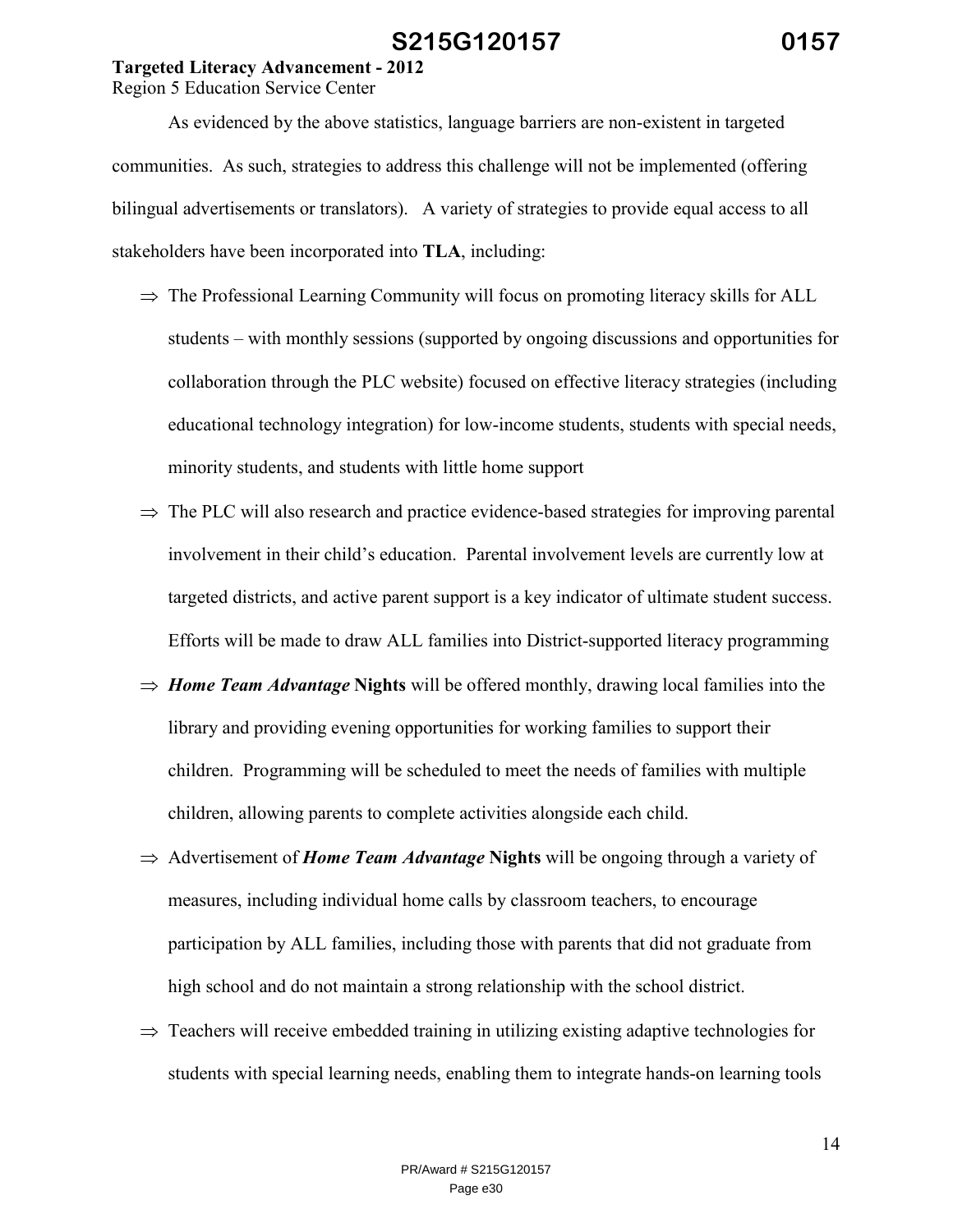# **Targeted Literacy Advancement - 2012**

Region 5 Education Service Center

that best meet the needs of students with learning challenges while promoting their

attainment of strong literacy skills

 $\Rightarrow$  Points to purchase books will be earned through a variety of activities, including

classwork, homework, independent reading and family-based literacy programming.

Individual teacher will be able to establish unique point-earning standards, allowing all

students multiple opportunities to benefit from this literacy-promoting program

#### **(ii) The extent to which the services to be provided by the proposed project are appropriate to the needs of the intended recipients or beneficiaries of those services. (10 points) Targeted Literacy Advancement** was created by the stakeholder-led **TLPC** to meet the

unique literacy needs of high-poverty, high-risk, isolated youth attending Newton ISD and Burkeville ISD. The overall project goal is to create sustainable solutions to deep-seated challenges in these small communities, leading to significant gains in literacy skills for students

|  |  | K-12. The chart below relates specific project components to the needs of targeted districts: |  |  |
|--|--|-----------------------------------------------------------------------------------------------|--|--|
|  |  |                                                                                               |  |  |

| <b>Needs</b>                               | <b>Targeted Literacy Advancement Strategies</b>         |
|--------------------------------------------|---------------------------------------------------------|
| Lack of PD opportunities (No funding       | Two Local Literacy Coordinators will provide            |
| in place to bring in PD providers, small   | ongoing, embedded PD, and will lead a PLC for ALL       |
| districts struggle to send teachers to     | teachers in targeted districts. Every teacher will take |
| regional trainings more than an hour       | part in one PLC meeting per month, contribute to the    |
| away, small districts with five or fewer   | online PLC database, and will complete at least one     |
| teachers per grade level result in greater | hour of embedded professional development with the      |
| feelings of professional isolation)        | Local Literacy Coordinator each quarter.                |
| District technologies are under-utilized,  | Library Media Specialists will participate in turn-key  |
| as teachers lack the trainings needed to   | trainings to enable them to train District teachers in  |
| fully integrate these powerful             | effective integration of these educational tools. Local |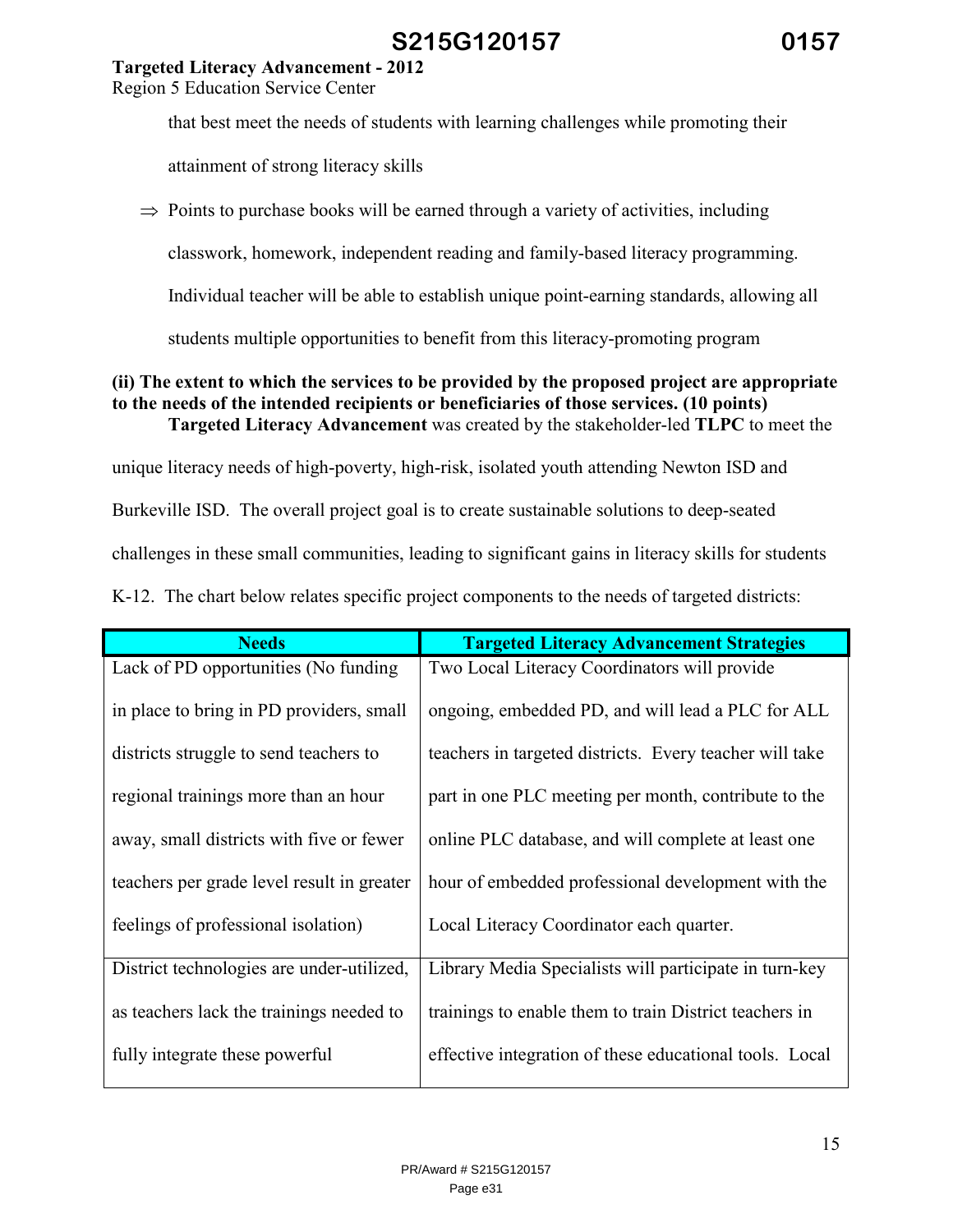# **Targeted Literacy Advancement - 2012**

Region 5 Education Service Center

| educational tools                      | Literacy Coordinators will also provide embedded,        |
|----------------------------------------|----------------------------------------------------------|
|                                        | individualized trainings for teachers                    |
| Libraries are outdated to the point of | All libraries will receive new books in critical areas   |
| irrelevancy (Average copyright dates   | (non-fiction and fiction).                               |
| District-wide are in the early 1980s)  |                                                          |
| Lack of literacy continuity / vertical | Local Literacy Coordinators will provide training and    |
| alignment District-wide (evidence-     | lead the PLC. Local Literacy Coordinators will           |
| based reading programs are lacking;    | establish a vertically aligned literacy curriculum       |
| teacher training is lacking)           | featuring evidence-based VersaTiles and WorldScapes.     |
|                                        | Curricular tools and books needed to deliver             |
|                                        | instruction will be purchased. Trainings will be         |
|                                        | embedded and ongoing.                                    |
| Lack of family-centered literacy       | K-12 book purchasing program for students will create    |
| opportunities, low levels of parental  | motivation and generate parent interest. Home Team       |
| involvement, low levels of parental    | <b>Advantage Nights</b> will take place monthly, brining |
| education, lack of home literacy       | families to school libraries to complete literacy-based  |
| support                                | activities and literacy trainings to promote reading at  |
|                                        | home.                                                    |

 In addition to these project activities, **TLA** will also dedicate funding to a professional External Evaluator and Data Collection Specialist, two contractual individuals that will facilitate ongoing program assessment and evaluation, paving the way for continual performance feedback loops and data-driven decision making. This will assist ESC 5 and the **TLPC** in delivering a program that meets objectives and goals equally for all targeted audiences.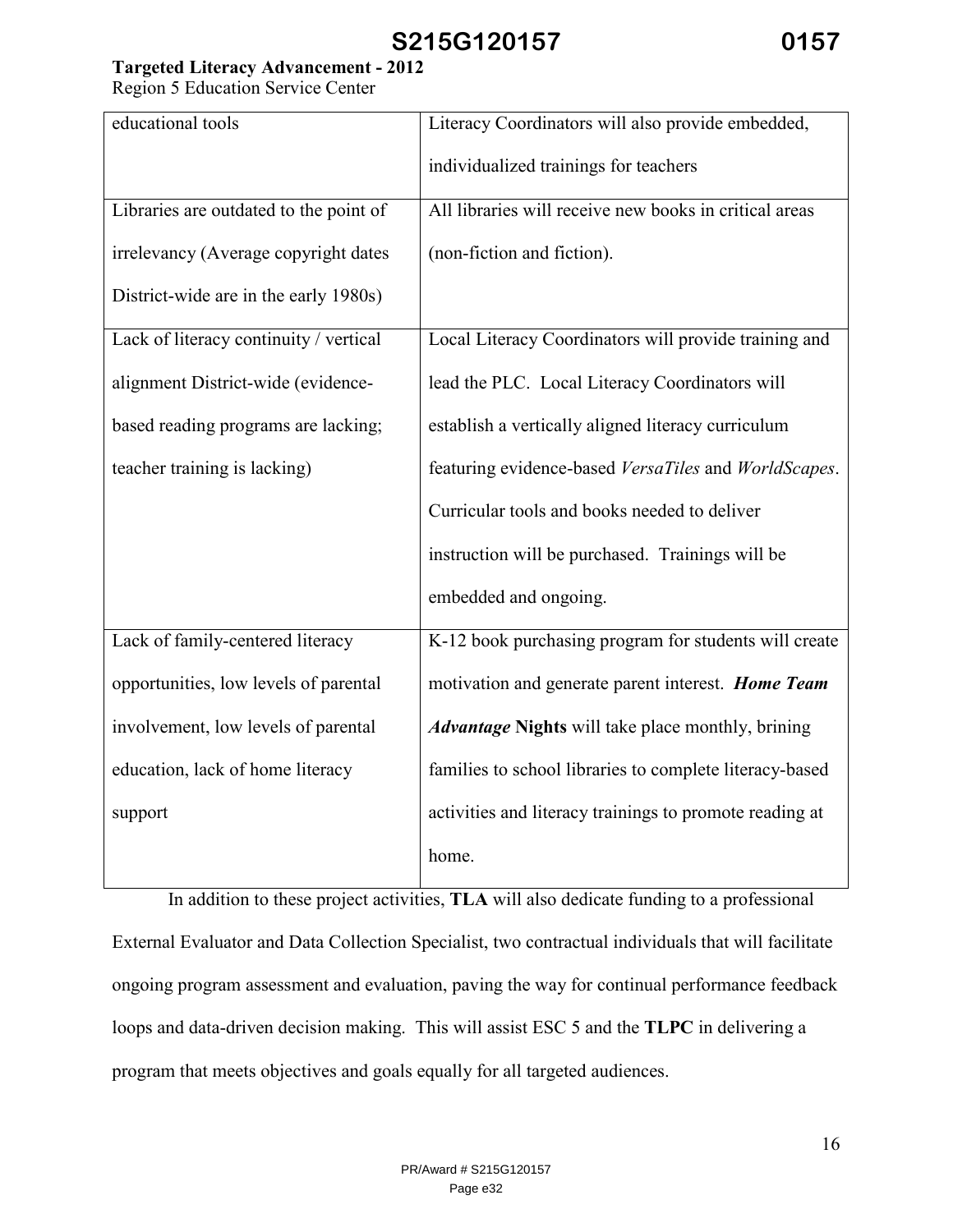**Targeted Literacy Advancement - 2012** 

Region 5 Education Service Center

# **(iii) The extent to which the training or professional development services to be provided by the proposed project are of sufficient quality, intensity, and duration to lead to improvements in practice among the recipients of those services. (5 points)**

Essential to the successful implementation of a Professional Learning Community,

monthly embedded trainings will take part throughout the 24-month project period. Ongoing

trainings and professional development will provide project sustainability, creating a lasting

impact on the literacy instructional strategies delivered within both districts. All teachers will

take part in the same monthly professional development schedule throughout the project. Below

is a sample training schedule, detailing activities for each week during the first two months of

implementation. Although topics for each activity will change from month to month, the time

committed to literacy professional development will remain constant:

**September: 5 Hours of Training** 

Week 1: PLC Meeting – "Best Evidence-Based Practices in Literacy for Low-Income Students"

– 1 Hour \*Delivered through collaboration with **Curriculum, Instruction and Assessment** 

**Department** of ESC 5

Week 2: Embedded Local Literacy Coordinator Training – 2 Hours

Week 3: Upload at least one successful literacy lesson plan to website  $-0.5$  Hours

Participate in conversation thread: Low-Income Student strategies – 0.5 Hours

Week 4: Online PLC Reflection – Successes and Challenges in Implementation – 1 Hour

**October: 5 Hours of Training** 

Week 1: PLC Meeting – "Best Evidence-Based Practices in Literacy for Multiple Learning

Styles" – 1 Hour \*Delivered through collaboration with **Curriculum, Instruction and** 

# **Assessment Department** of ESC 5

Week 2: Embedded Local Literacy Coordinator Training – 2 Hours

Week 3: Upload at least one successful literacy lesson plan to website  $-0.5$  Hours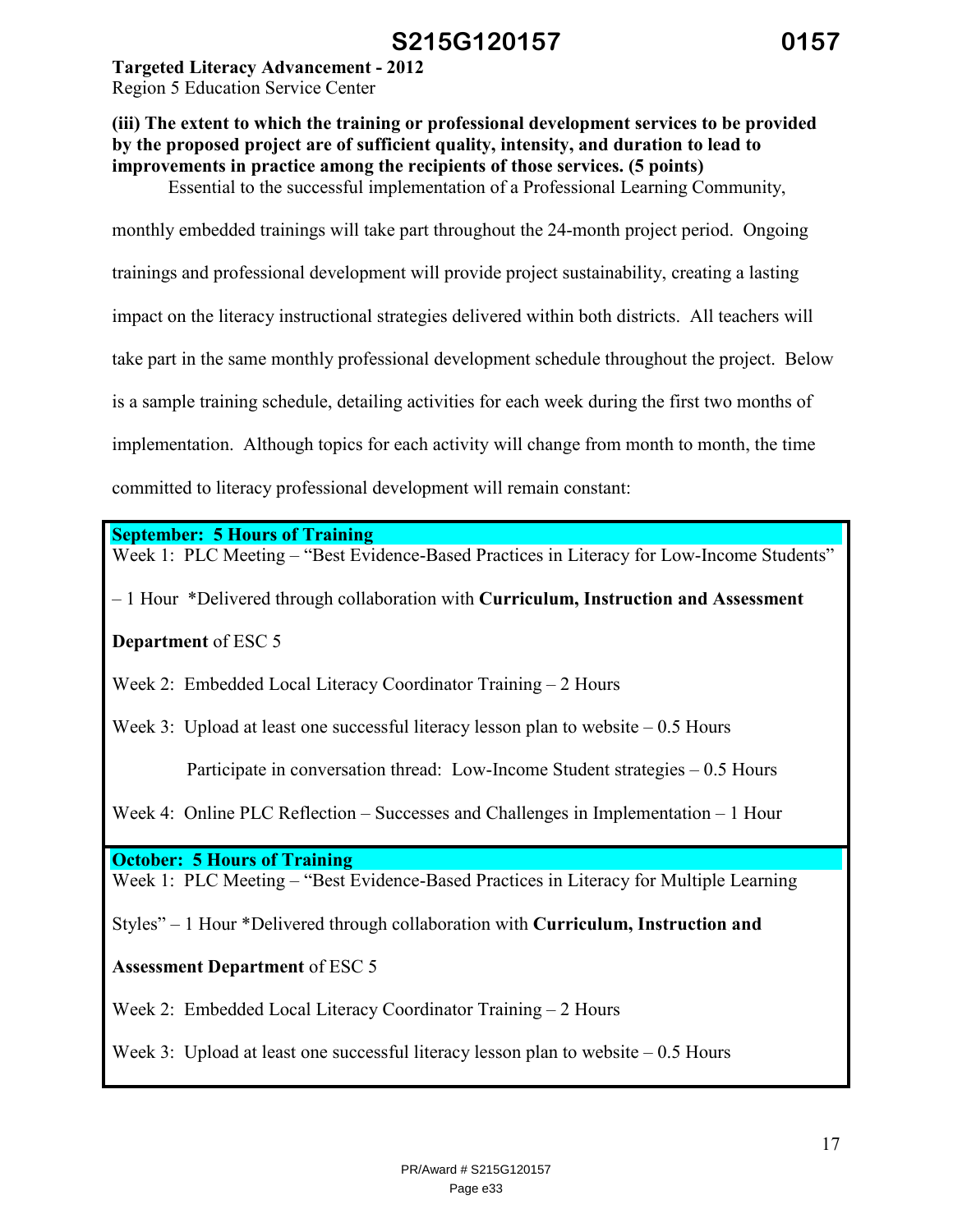### **Targeted Literacy Advancement - 2012**

Region 5 Education Service Center

Participate in conversation thread: Multiple Learning Styles strategies – 0.5 Hours

Week 4: Online PLC Reflection – Successes and Challenges in Implementation – 1 Hour

#### **(d) Adequacy of resources (10 points)**

#### **(i) The extent to which the costs are reasonable in relation to the objectives, design, and potential significance of the proposed project. (5 points)**  Students at Burkeville ISD and Newton ISD face challenges of much greater intensity

than their peers throughout Texas and across the nation. Intergenerational poverty and low adult education levels leave many students unaware of career opportunities beyond teachers and firefighters. Too often, post-secondary training and education is seen as unnecessary, leaving young people without the job skills and know-how necessary to be successful in the  $21<sup>st</sup>$  century job market. Youth are geographically isolated, and without the basic enrichment opportunities that promote protective factors in youth living in larger communities. A growing trend of belowaverage literacy skills among these young people is especially alarming, further widening the gap in opportunities available to these rural families.

Within the school environment, teacher turn-over is abnormally high, print resources are significantly outdated, and a lack of training has left most technology tools underutilized. Library Media Centers are ignored as irrelevant. The literacy curricula is not aligned between grade levels, leaving literacy instruction to the digression of educators that have little opportunity for training in literacy best-practices and who suffer from professional isolation. Parental involvement levels are low, students do not own books, and there are virtually no structured activities in place to promote at-home literacy. Ultimately, these challenges combine to create a nearly insurmountable barrier to literacy success for targeted students.

 With a one-time funding distribution of ; **Targeted Literacy Advancement**  will create fully sustainable, in-house remedies for each of these barriers – preparing Newton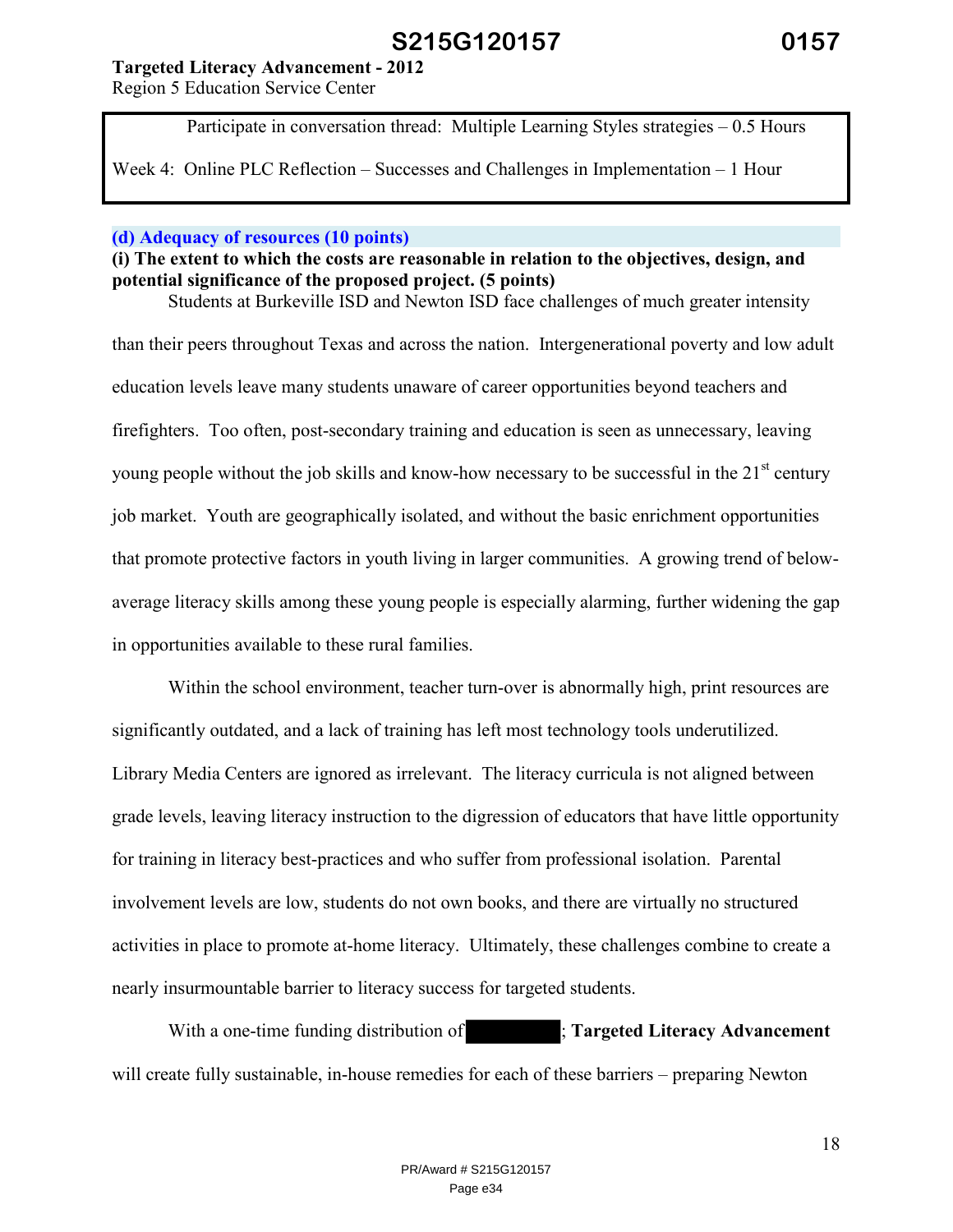### **Targeted Literacy Advancement - 2012**

Region 5 Education Service Center

ISD and Burkeville ISD to begin a new era of literacy success, targeting students, parents, and

educators; that will last long beyond the 24-month project period.

### **(ii) The extent to which the costs are reasonable in relation to the number of persons to be served and to the anticipated results and benefits. (5 points) Targeted Literacy Advancement** will serve Burkeville ISD (299 students) and Newton

ISD (1,125 students), ultimately impacting 1,424 students annually. When taken over the entire 24-month project period, the price per student is – making **TLA** an extremely cost-effective program that will promote results worth far more than the initial investment. On an annual basis, the price per student reduces further, totaling only – approximately the cost of a handheld video game system.

**Targeted Literacy Advancement** will provide at least five hours of professional development every month to EACH Burkeville ISD and Newton ISD educator throughout the project period, and will establish a Professional Learning Community that will continue long beyond the initial 24 months. Teacher will learn how to fully integrate existing educational technologies, powerful tools in motivating students and meeting the unique needs of students with varying learning styles. Print holdings in Library Media Centers will be replenished, significantly updating the fiction and non-fiction collections. An evidence-based literacy curriculum and the technologies needed to support it will also be purchased, dramatically improving the rate of fidelity teachers are able to reach through instruction. Parents will benefit from home literacy trainings and new opportunities to participate in literacy activities alongside their children. Students K-12 will participate in an incentive that will allow them to purchase books with earned points – a program that will increase the connection between school and home, provide youth with new opportunities to hone their literacy skills, and can be sustained through business contributions in future years.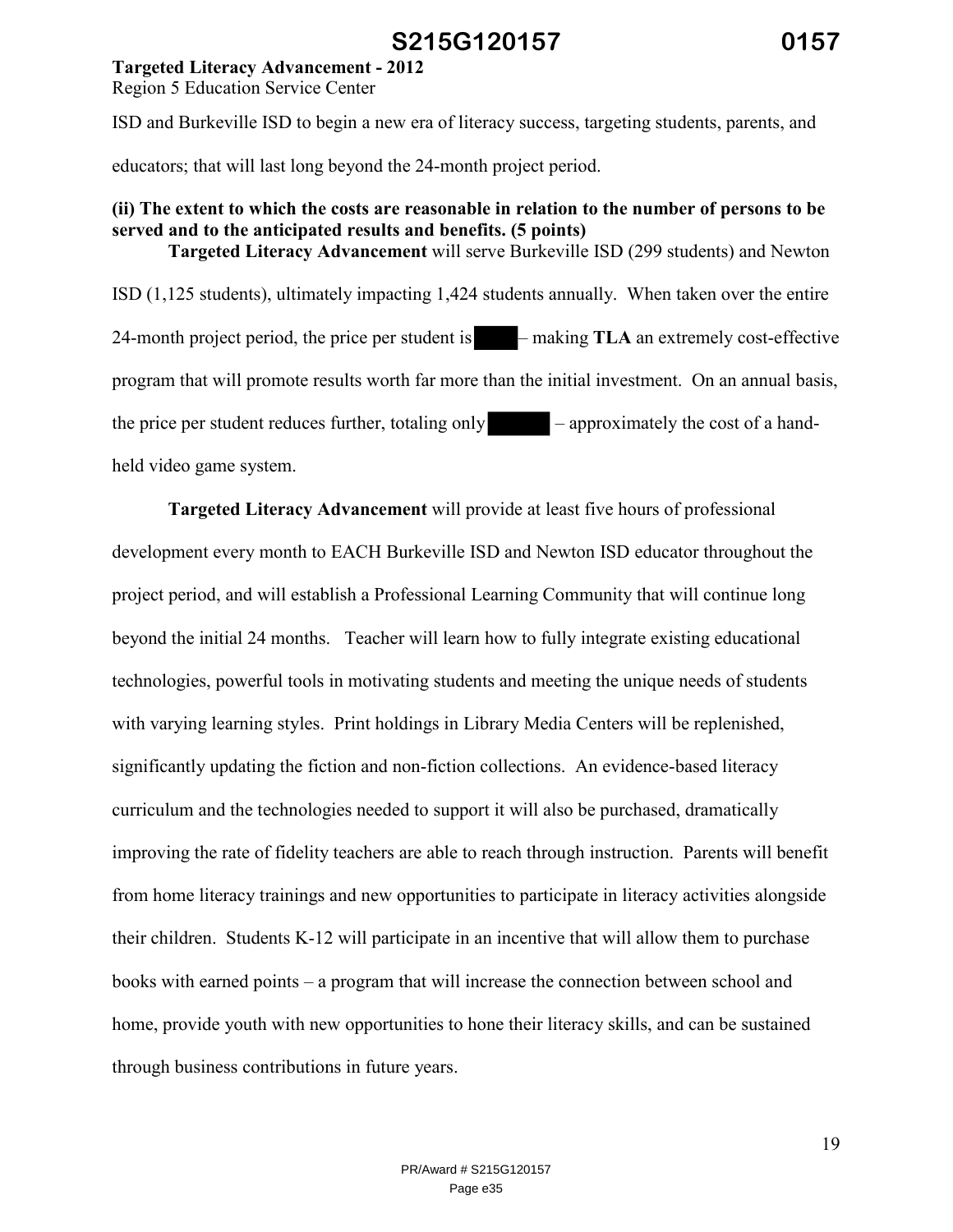### **Targeted Literacy Advancement - 2012**

Region 5 Education Service Center

The **TLA** initiative will create a fully sustainable approach to improving literacy

outcomes, targeting student outcomes through teacher and parent trainings in addition to the

acquisition of an evidence-based literacy curricula and new technology and print resources.

**(e) Quality of the management plan (20 points)** 

**(i) The adequacy of the management plan to achieve the objectives of the proposed project on time and within budget, including clearly defined responsibilities, timelines, and milestones for accomplishing project tasks. (10 points)** 

The chart below illustrates the **TLA** management plan:

**Objective:** At least 50% of families, K-8, will complete a *Home Team Advantage* literacy activity monthly throughout the project period, as measured by student activity log returns. **Activities / Milestones:** *Home Team Advantage* kits will be sent home with all students K-8 each September. Teacher will focus on importance of home literacy during Open House and Conferences. Districts will host monthly family literacy nights to promote guided completion of activities. Advertisement will include posters, flyers, announcements, letters, and phone calls each month. Teachers will make phone calls to at least 30% of their students' households each month to invite parents individually. Quarterly, family night will include a literacy workshop for parents. Parents will complete pre and post assessments at the start and end of each quarterly literacy workshop.

**Budget:** Funding has been included for: Staffing; Books; *Home Team Advantage* curriculum **Persons Responsible:** Project Director; Local Literacy Coordinator; Library Media Specialists

**Objective:** At least 30% of students K-12 will earn enough points to "purchase" a new book each quarter, as measured by book inventory logs.

**Activities / Milestone:** Books will be purchased by Month 2 and again by Month 6 each year. Each class will visit the school "Book Store" at least once each month. Students earning a significant number of points will be recognized on morning announcements to increase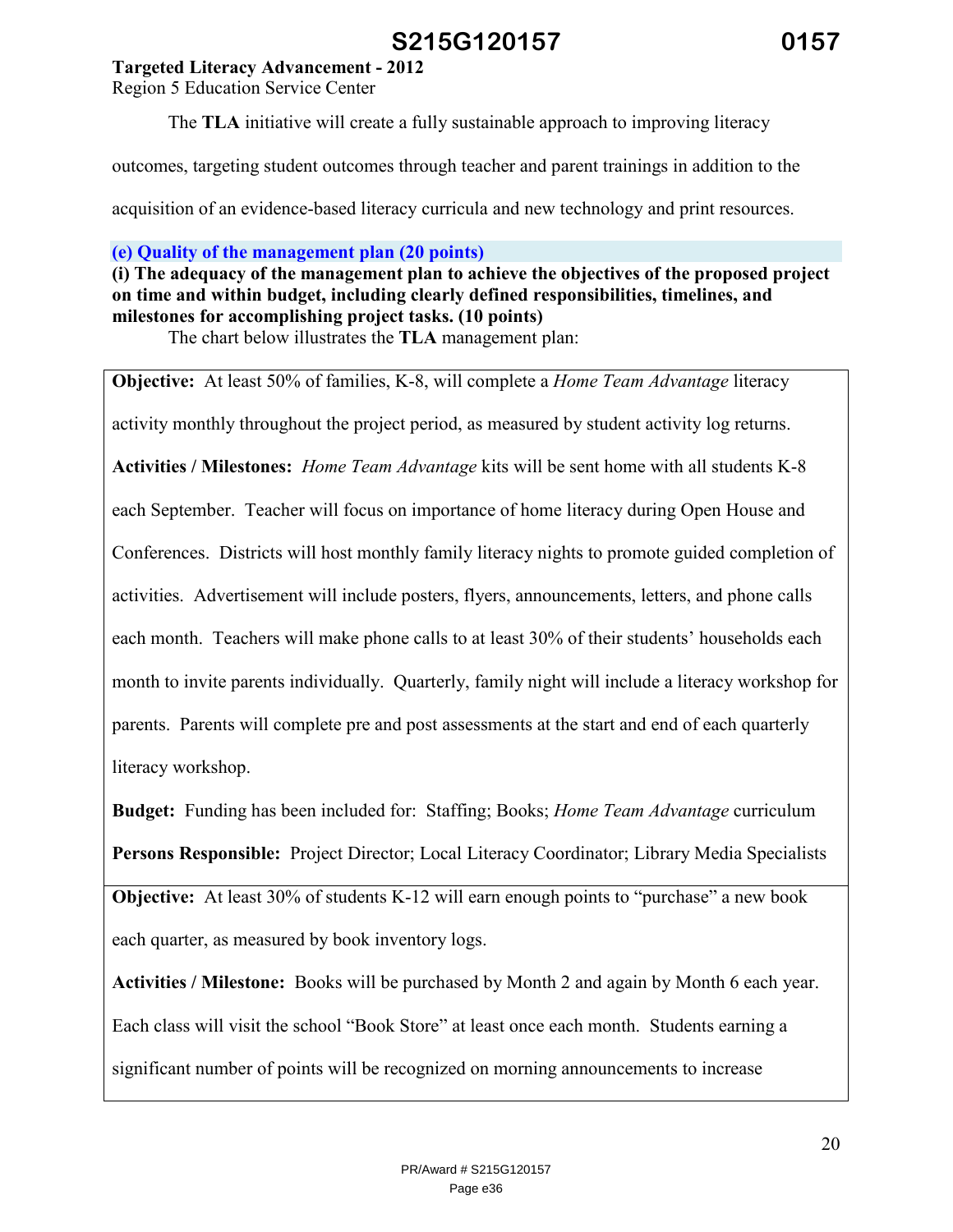## **Targeted Literacy Advancement - 2012**

Region 5 Education Service Center

motivation. Community solicitations will begin by Month 13, seeking ongoing support

**Budget:** Funding has been included for: Staffing; Books

**Persons Responsible:** Project Director; Local Literacy Coordinator

**Objective:** Increase by 3% the number of Grade 3 students who meet or exceed proficiency

levels on the Reading STAAR (State of Texas Assessments of Academic Readiness) when

compared to benchmark data collected in May 2012.

**Activities / Milestones:** PLC meetings will take place monthly. All teachers will complete at least five hours of embedded trainings each month. All teachers will implement at least 1 technology-integrated literacy lesson weekly. All students will be able to earn at least three books annually through book store points. At least 20 families will take part in *Home Team Advantage* **Night** each month. Technology purchases will be complete by Month 3 annually. Library book purchases will be complete by Month 3 annually. Vertically aligned literacy

curriculum will be implemented by Month 13.

**Budget:** Funding has been included for: Local Literacy Coordinator; Project Director; Literacy Curricula; Print Materials; Take-Home Books

**Persons Responsible:** Project Director; Local Literacy Coordinator

**Objective:** Increase by 3% the number of Grade 8 students who meet or exceed proficiency levels on the Reading STAAR, when compared to benchmark data collected in May 2012.

**Activities / Milestones:** See Above; **Budget:** See Above; **Persons Responsible:** See Above

**Objective:** Increase by 8% the number of Grade 12 students who meet or exceed Higher Education Readiness Standards in Reading on the Texas Success Initiative, when compared to benchmark data collected in May 2012.

**Activities / Milestones:** See Above; **Budget:** See Above; **Persons Responsible:** See Above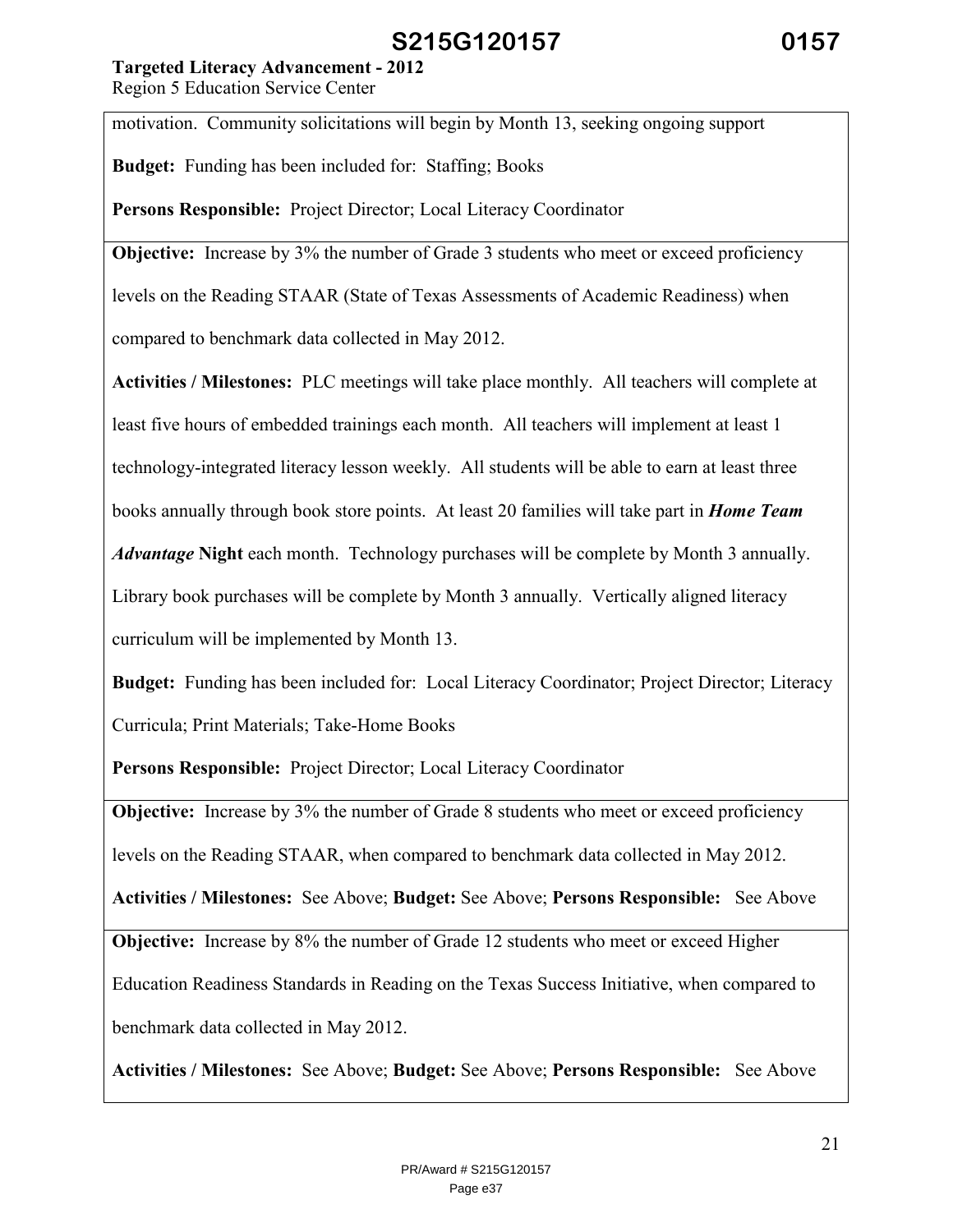# **Targeted Literacy Advancement - 2012**

Region 5 Education Service Center

### **(ii) The extent to which the time commitments of the project director and principal investigator and other key project personnel are appropriate and adequate to meet the objectives of the proposed project. (5 points)**

 **TLA** will be supported by two grant-funded positions, the Project Director and the Local

Literacy Coordinator, as well as an External Evaluator as shown below:

### **Project Director – 0.25 FTE**

**Job Description:** Coordinates the overall implementation of the project by: monitoring Local

Literacy Coordinators, facilitating meetings, serving as liaison between consortium members

contracted personnel, monitoring budget, and completing reports.

**Local Literacy Coordinators – Two positions at 1.0 FTE each** 

**Job Description:** Coordinates local implementation in each district by: ensuring that all aspects

of the project are implemented according to the proposed guidelines, coordinating and/or

providing professional development, and working with Library Media Specialists to lead a PLC

**External Evaluator – INSERT Hours Year One, INSERT Hours Year Two** 

**Job Description:** Dr. Greg Muller (resume appended) will conduct both formative and

summative evaluation activities, providing real-time data illustrating movement towards all

objectives and goals, utilizing both qualitative and quantitative data sources to provide a

continuous feedback loop that promotes ongoing project improvement

The two targeted Districts represent the highest-need communities in Region 5. The Education Service Center is the logical leader of this much-needed intervention, which will provide a lasting impact that dramatically improves student literacy outcomes. Dr. Muller and Capacity Builders, Inc. have directly involved in 77 *Improving Literacy Through School Libraries* projects over the years, and specifically in the last two funding cycles, have successfully evaluated five of these projects. ESC and Capacity Builders, Inc. represent the most qualified team to conduct the **Targeted Literacy Advancement** initiative.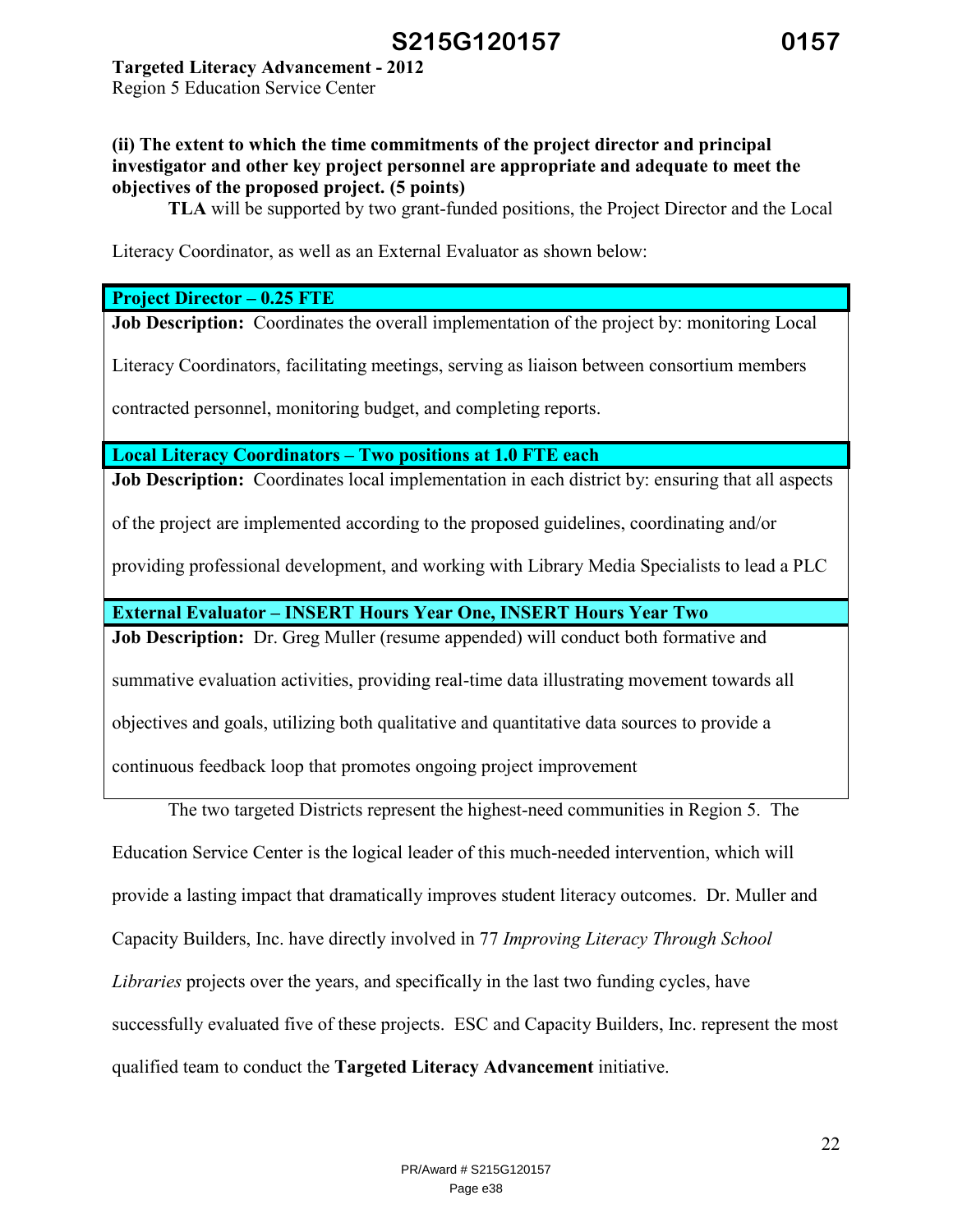## **Targeted Literacy Advancement - 2012**

Region 5 Education Service Center

## **(iii) The adequacy of mechanisms for ensuring high-quality products and services from the proposed project. (5 points)**

As described above, the well-established **Targeted Literacy Planning Committee** will

meet monthly to assess project successes and address challenges experienced. Quarterly, the

# **Targeted Literacy Planning Committee** will utilize a detailed **Quarterly Evaluation Report**

prepared by an external evaluator to assess movement towards specific goals and objectives. Dr.

Muller will receive data sets from both qualitative and quantitative sources monthly, and will

also design additional measurement tools as necessary to capture needed data. **Quarterly** 

**Evaluation Reports** will create a continuous feedback loop, informed by real-time data, which

will allow project leadership to make informed, data-driven decisions. Professional evaluation

services, including both formative and summative monitoring and reports, will ensure **TLA** 

delivers high-quality services to all NCLB sub-groups.

**(f) Quality of the project evaluation (15 points)** 

**(i) The extent to which the methods of evaluation include the use of objective performance measures that are clearly related to the intended outcomes of the project and will produce quantitative and qualitative data to the extent possible. (10 points)** 

Region 5 Education Service Center will contract with Dr. Muller and Capacity Builders,

Inc. to conduct both formative and summative evaluation activities. Dr. Muller will continually

monitor progress towards stated goals and objectives and create **Quarterly Evaluation Reports** 

and an **Annual Evaluation Report**, in addition to completing funder-required reporting. The

following chart illustrates data to be collected, in relation to each stated objective:

| <b>Objectives</b>              | <b>Benchmark Data Measures</b><br>(Baselines collected in Months $1 \& 2$ ) | <b>Timeframe</b> |
|--------------------------------|-----------------------------------------------------------------------------|------------------|
| At least 50% of families, K-   | Number of parents attending Open House<br>п                                 | Annually         |
| 8, will complete a <i>Home</i> | Number of parents attending conferences<br>п                                | Annually<br>п    |
| <i>Team Advantage literacy</i> | Number of "family participation signatures"<br>п                            | Annually<br>■    |
| activity monthly throughout    | returned, including NCLB sub-groups                                         |                  |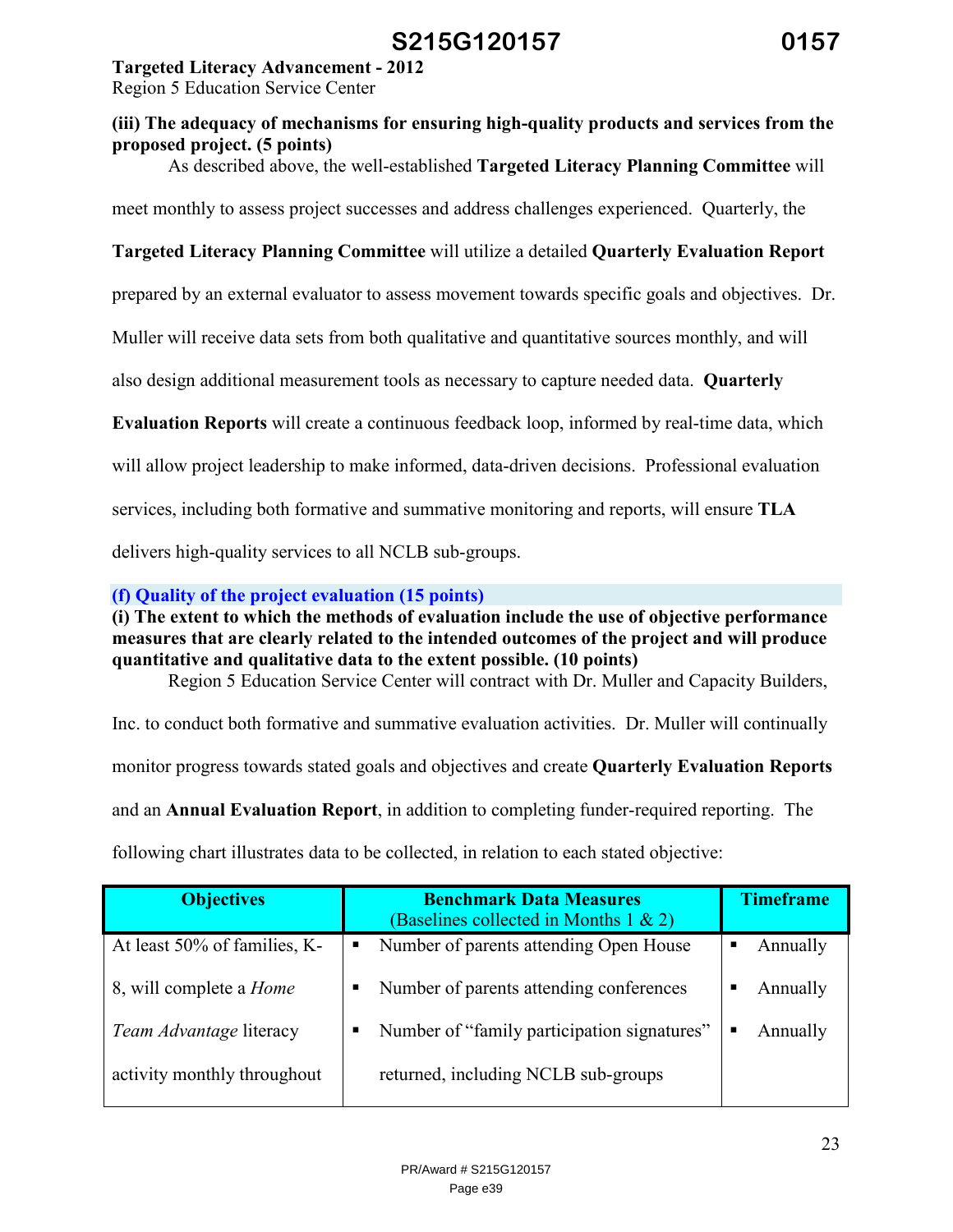# **Targeted Literacy Advancement - 2012**

Region 5 Education Service Center

| the project period, as        | п | Activity return rate, including sub-groups  | п | Monthly   |
|-------------------------------|---|---------------------------------------------|---|-----------|
| measured by student activity  | п | Number and location of advertisement        |   | Monthly   |
| log returns.                  |   | posters                                     |   |           |
| At least 30% of students K-   | Е | Number of successful recruitment calls      |   | Monthly   |
| 12 will earn enough points to | Е | Number of books purchased                   | п | Quarterly |
| "purchase" a new book each    | Е | Program attendance data, including NCLB     | п | Monthly   |
| quarter, as measured by book  |   | sub-group designations for participants     |   |           |
| inventory logs.               | п | Parent satisfaction surveys                 | п | Quarterly |
|                               | Е | Pre-Post Literacy Workshop surveys          |   | Quarterly |
|                               | п | Number of books earned                      | п | Monthly   |
|                               | п | Frequency of and method of point accrual    | Е | Monthly   |
| Increase by 3% the number     | п | PLC meeting frequency and attendance        | п | Monthly   |
| of Grade 3 students who       | п | Embedded PD frequency for each teacher      | п | Monthly   |
| meet or exceed proficiency    | п | Online PLC website hits                     | п | Monthly   |
| levels on the Reading         | Е | Time tracking on PLC website                | Е | Monthly   |
| <b>STAAR</b> (State of Texas  | п | Number of successful lesson plans uploaded  | п | Monthly   |
| Assessments of Academic       |   | to PLC website                              |   |           |
| Readiness) when compared      | п | Teacher reports of tech-integrated literacy |   | Monthly   |
| to benchmark data collected   |   | lesson frequency                            |   |           |
| in May 2012.                  | п | Teacher surveys measuring satisfaction with | п | Quarterly |
| Increase by 3% the number     |   | <b>PLC</b>                                  |   |           |
| of Grade 8 students who       | п | Book store statistics $-$ how many students |   | Monthly   |
| meet or exceed proficiency    |   | have earned how many books, NCLB sub-       |   |           |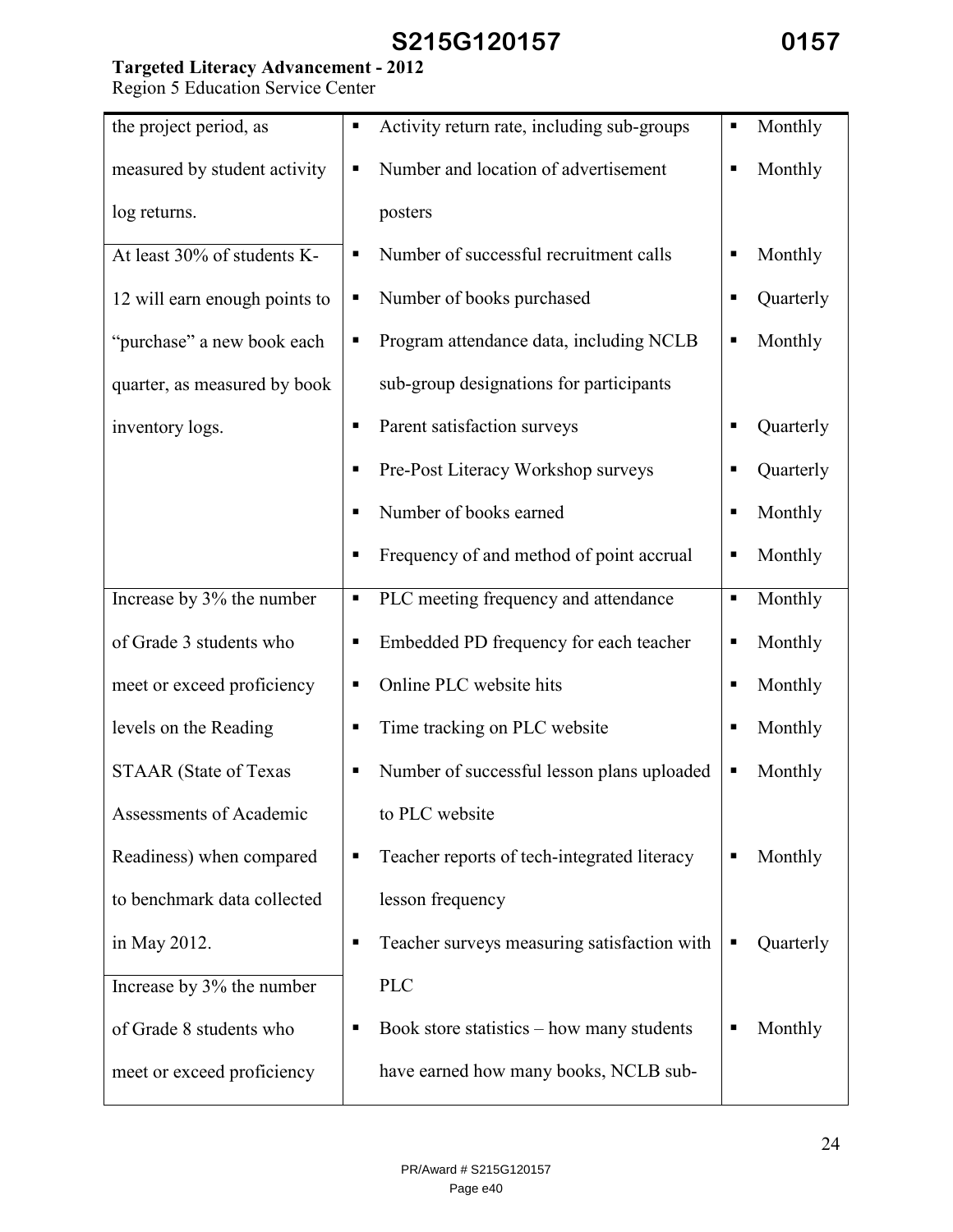# **Targeted Literacy Advancement - 2012**

Region 5 Education Service Center

| levels on the Reading       | group data for all students                    |                           |
|-----------------------------|------------------------------------------------|---------------------------|
| STAAR, when compared to     | Home Team Advantage Night attendance<br>п      | Monthly<br>$\blacksquare$ |
| benchmark data collected in | data, including NCLB sub-group data            |                           |
| May 2012.                   | Home Team Advantage Night parent<br>п          | Monthly<br>п              |
| Increase by 8% the number   | surveys                                        |                           |
| of Grade 12 students who    | Home Team Advantage Night student<br>п         | Monthly<br>п              |
| meet or exceed Higher       | surveys                                        |                           |
| <b>Education Readiness</b>  | Parent Literacy Workshop attendance data,<br>п | Quarterly<br>п            |
| Standards in Reading on the | with NCLB sub-groups                           |                           |
| Texas Success Initiative,   | Parent Literacy Workshop pre- and post-<br>п   | Quarterly                 |
| when compared to            | surveys with NCLB sub-groups                   |                           |
| benchmark data collected in | Purchase order frequencies for books and<br>п  | Annually<br>п             |
| May 2012.                   | tech                                           |                           |
|                             | Student report card data for literacy          | Quarterly                 |
|                             | measures                                       |                           |
|                             |                                                |                           |

### **(ii) The extent to which the methods of evaluation will provide performance feedback and permit periodic assessment of progress toward achieving intended outcomes. (5 points)**  Data will be submitted to Dr. Muller monthly. Region 5 ESC will contract with a Data

Collection Specialist to ensure timely collection and reporting of all data sets. Four times each year, Dr. Muller will create a **Quarterly Evaluation Report** detailing progress towards all stated goals and objectives for all NCLB sub-groups among stakeholders. The chart above illustrates the data collection timeframe for each set of qualitative and quantitative data groups.

Each month, the **Targeted Literacy Planning Committee** will meet to discuss project

successes and challenges. Quarterly, the **TLPC** will utilize the **Quarterly Evaluation Report** to